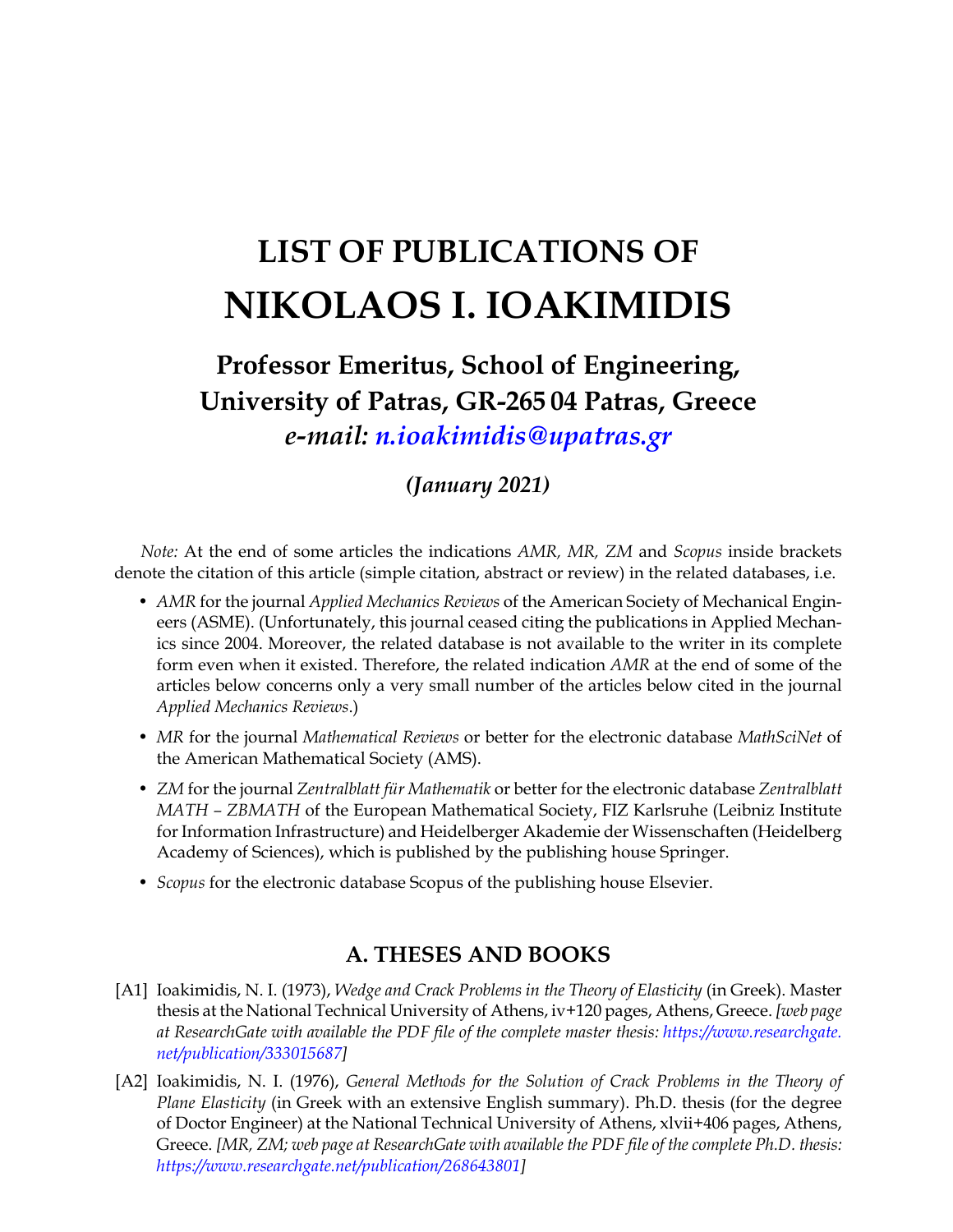- [A3] Ioakimidis, N. I. (2008), *Applied Mathematics II for Civil Engineers, Part 1: Applied Ordinary Differential Equations for Civil Engineers* (in Greek), xiv+482 pages. Gotsis Publications, Patras, Greece. *[[copyright notice,](https://eclass.upatras.gr/modules/document/file.php/CIV1553/EBOOKS/CopyrightNotice.pdf) [cover,](https://blogs.upatras.gr/ioakimid/wp-content/uploads/sites/51/2018/05/Cover-CEII-Part-1-2008.pdf) [web page\]](https://eclass.upatras.gr/modules/document/file.php/CIV1553/EBOOKS/CEII-CompleteTheoryAndExercises-2011-ebook.pdf)*
- [A4] Ioakimidis, N. I. (2008), *Applied Mathematics II for Civil Engineers, Part 2: Applied Exercises and Notebooks II for Civil Engineers* (in Greek), x+260 pages. Gotsis Publications, Patras, Greece. *[\[copyright notice](https://eclass.upatras.gr/modules/document/file.php/CIV1553/EBOOKS/CopyrightNotice.pdf), [cover](https://blogs.upatras.gr/ioakimid/wp-content/uploads/sites/51/2018/05/Cover-CEII-Part-2-2008.pdf), [web page](https://eclass.upatras.gr/modules/document/file.php/CIV1553/EBOOKS/CEII-ExercisesNotebooks-ebook.pdf )]*
- [A5] Ioakimidis, N. I. (2008), *Applied Mathematics II for Civil Engineers, Part 3: Useful Commands of Mathematica for Civil Engineers* (in Greek), x+181 pages. Gotsis Publications, Patras, Greece. *[\[copyright notice](https://eclass.upatras.gr/modules/document/file.php/CIV1553/EBOOKS/CopyrightNotice.pdf), [cover](https://blogs.upatras.gr/ioakimid/wp-content/uploads/sites/51/2018/05/Cover-CEII-Part-3-2008.pdf), [web page](https://eclass.upatras.gr/modules/document/file.php/CIV1553/EBOOKS/CE-Mathematica-ebook.pdf)]*
- [A6] Ioakimidis, N. I. (2008), *Applied Mathematics III for Civil Engineers, Part 1: Applied Partial Differential Equations, Integral Equations and Complex Variables for Civil Engineers* (in Greek), xii+300 pages, viii+90 pages, viii+93 pages, respectively. Gotsis Publications, Patras, Greece. *[\[copy](https://eclass.upatras.gr/modules/document/file.php/CIV1553/EBOOKS/CopyrightNotice.pdf)[right notice](https://eclass.upatras.gr/modules/document/file.php/CIV1553/EBOOKS/CopyrightNotice.pdf), [cover](https://blogs.upatras.gr/ioakimid/wp-content/uploads/sites/51/2018/05/Cover-CEIII-Part-1-2008.pdf), [web page\]](https://eclass.upatras.gr/modules/document/file.php/CIV1553/EBOOKS/CEIII-Theory-ebook.pdf)*
- [A7] Ioakimidis, N. I. (2008), *Applied Mathematics III for Civil Engineers, Part 2: Applied Exercises and Notebooks III for Civil Engineers* (in Greek), x+261 pages. Gotsis Publications, Patras, Greece. *[\[copyright notice](https://eclass.upatras.gr/modules/document/file.php/CIV1553/EBOOKS/CopyrightNotice.pdf), [cover](https://blogs.upatras.gr/ioakimid/wp-content/uploads/sites/51/2018/05/Cover-CEIII-Part-2-2008.pdf), [web page](https://eclass.upatras.gr/modules/document/file.php/CIV1553/EBOOKS/CEIII-ExercisesNotebooks-ebook.pdf)]*
- [A8] Ioakimidis, N. I. (2012), *Applied Mathematics II, Mathematics for Civil Engineers: Applied Ordinary Differential Equations for Civil Engineers*(in Greek), xviii+1083 pages; second, combined and expanded edition of the above books [A3], [A4] and [A5]. Gotsis Publications, Patras, Greece. *[\[cover\]](https://blogs.upatras.gr/ioakimid/wp-content/uploads/sites/51/2018/05/Cover-CEII-2012.pdf)*
- [A9] Ioakimidis, N. I. (2012), *Applied Mathematics III, Mathematics for Civil Engineers: Applied Partial Differential Equations, Integral Equations and Complex Variables for Civil Engineers* (in Greek), xx+905 pages; second, combined and expanded edition of the above books [A6] and [A7]. Gotsis Publications, Patras, Greece. *[\[cover\]](https://blogs.upatras.gr/ioakimid/wp-content/uploads/sites/51/2018/05/Cover-CEIII-2012.pdf)*

#### **Β. PUBLICATIONS IN SCIENTIFIC JOURNALS IN ENGLISH**

- [B1] Theocaris, P. S. and Joakimides, N. (1971), Some Properties of Generalized Epicycloids Applied to Fracture Mechanics. *Zeitschrift für angewandte Mathematik und Physik (ZAMP)*, Vol. **22**, No. 5, pp. 876–890. *[ZM, Scopus, [web page](https://doi.org/10.1007/BF01591815)]*
- [B2] Theocaris, P. S. and Ioakimidis, N. (1976), The Symmetrically Branched Crack in an Infinite Elastic Medium. *Zeitschrift für angewandte Mathematik und Physik (ZAMP)*, Vol. **27**, No. 6, pp. 801–814. *[AMR, ZM, Scopus, [web page\]](https://doi.org/10.1007/BF01595131)*
- [B3] Theocaris, P. S. and Ioakimidis, N. I. (1976), On the Numerical Evaluation of Stress Intensity Factors. *International Journal of Fracture*, Vol. **12**, No. 6, pp. 911–914. *[Scopus, [web page\]](http://link.springer.com/article/10.1007/BF00034628)*
- [B4] Ioakimidis, N. I. and Theocaris, P. S. (1977), The Gauss–Hermite Numerical Integration Method for the Solution of the Plane Elastic Problem of Semi-infinite Periodic Cracks. *International Journal of Engineering Science*, Vol. **15**, No. 4, pp. 271–280. *[AMR, MR, ZM, Scopus, [web page\]](https://doi.org/10.1016/0020-7225(77)90062-3)*
- [B5] Theocaris, P. S. and Ioakimidis, N. I. (1977), Numerical Integration Methods for the Solution of Singular Integral Equations. *Quarterly of Applied Mathematics*, Vol. **35**, No. 1, pp. 173–183. *[AMR, MR, ZM, Scopus, [web page\]](https://doi.org/10.1090/qam/445873)*
- [B6] Ioakimidis, N. I. and Theocaris, P. S. (1977), The Problem of the Simple Smooth Crack in an Infinite Anisotropic Elastic Medium. *International Journal of Solids and Structures*, Vol. **13**, No. 4, pp. 269–278. *[AMR, MR, ZM, Scopus, [web page](https://doi.org/10.1016/0020-7683(77)90012-9)]*
- [B7] Theocaris, P. S. and Ioakimidis, N. I. (1977), Numerical Solution of Cauchy Type Singular Integral Equations. *Transactions of the Academy of Athens*, Vol. **40**, No. 1, pp. 1–39. *[AMR, MR, ZM]*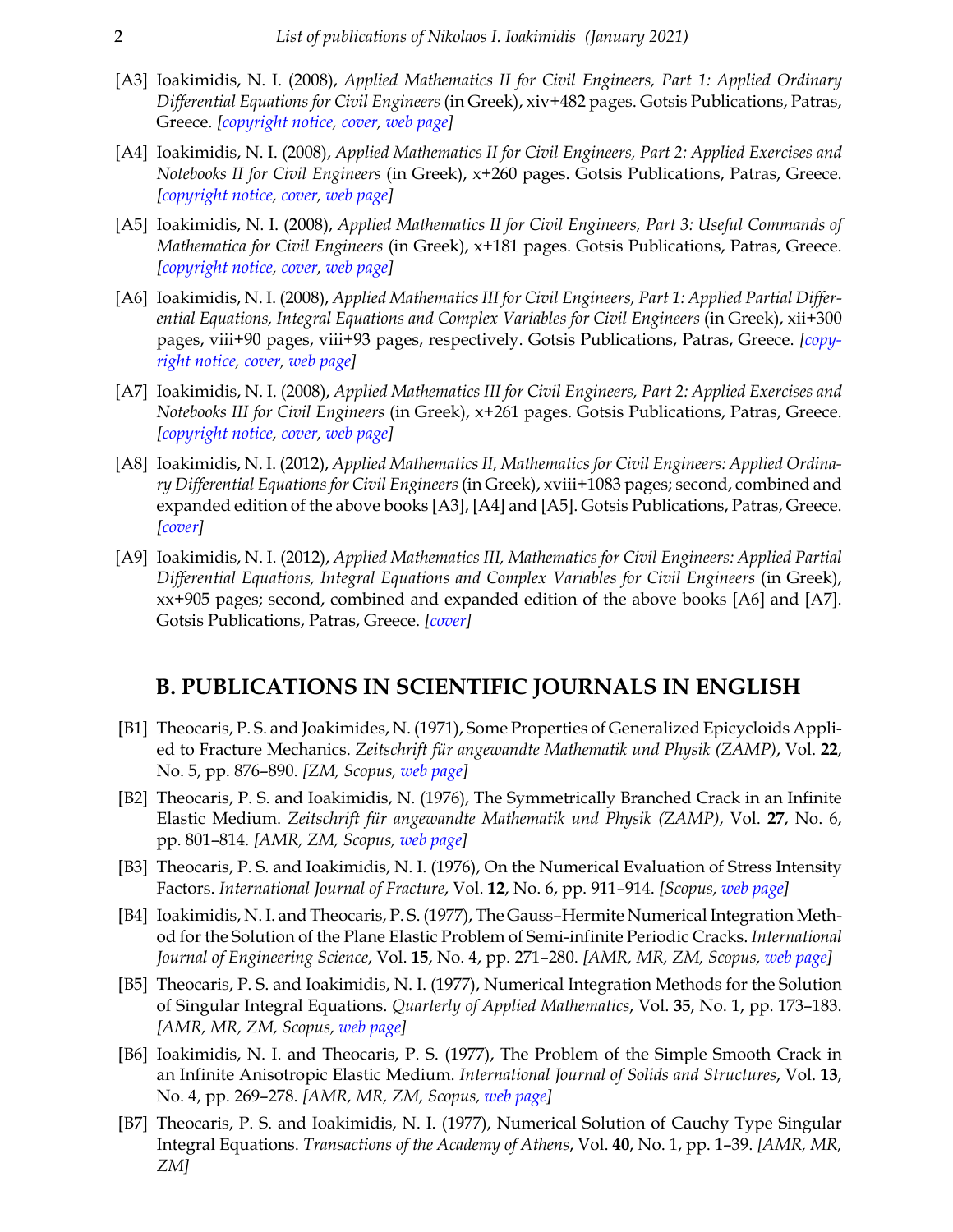- [B8] Ioakimidis, N. I. and Theocaris, P. S. (1977), On the Numerical Solution of a Class of Singular Integral Equations. *Journal of Mathematical and Physical Sciences*, Vol. **11**, No. 3, pp. 219–235. *[AMR, MR, ZM]*
- [B9] Theocaris, P. S. and Ioakimidis, N. I. (1977), Stress Intensity Factors at the Tips of an Antiplane Shear Crack Terminating at a Bimaterial Interface. *International Journal of Fracture*, Vol. **13**, No. 4, pp. 549–552. *[Scopus, [web page](http://link.springer.com/article/10.1007%2FBF00034261)]*
- [B10] Theocaris, P. S. and Ioakimidis, N. I. (1977), The Inclusion Problem in Plane Elasticity. *The Quarterly Journal of Mechanics and Applied Mathematics*, Vol. **30**, No. 4, pp. 437–448. *[AMR, MR, ZM, Scopus, [web page](https://doi.org/10.1093/qjmam/30.4.437)]*
- [B11] Ioakimidis, N. I. and Theocaris, P. S. (1977), Array of Periodic Curvilinear Cracks in an Infinite Isotropic Medium. *Acta Mechanica*, Vol. **28**, No. 1–4, pp. 239–254. *[AMR, MR, ZM, [web page\]](https://doi.org/10.1007/BF01208801)*
- [B12] Theocaris, P. S. and Ioakimidis, N. I. (1977), On the Numerical Solution of Cauchy Type Singular Integral Equations and the Determination of Stress Intensity Factors in Case of Complex Singularities. *Zeitschrift für angewandte Mathematik und Physik (ZAMP)*, Vol. **28**, No. 6, pp. 1085–1098. *[MR, ZM, Scopus, [web page\]](https://doi.org/10.1007/BF01601675)*
- [B13] Ioakimidis, N. I. and Theocaris, P. S. (1977), On the Numerical Evaluation of Cauchy Principal Value Integrals. *Revue Roumaine des Sciences Techniques, Série de Mécanique Appliquée*, Vol. **22**, No. 6, pp. 803–818. *[MR, ZM, Scopus, [first web page](https://blogs.upatras.gr/ioakimid/wp-content/uploads/sites/51/2018/04/TR-1976-B13.pdf), [second web page\]](http://www.users.otenet.gr/~niipdnii/NII-publications/TR-1976-B13.pdf)*
- [B14] Theocaris, P. S. and Ioakimidis, N. I (1977), A Star-Shaped Array of Curvilinear Cracks in an Infinite Isotropic Elastic Medium. *Journal of Applied Mechanics*, Vol. **44** (*Transactions of the ASME, Series E*, Vol. **99**), No. 4, pp. 619–624. *[AMR, ZM, [web page](https://doi.org/10.1115/1.3424146)]*
- [B15] Ioakimidis, N. I. and Theocaris, P. S. (1978), Doubly-Periodic Array of Cracks in an Infinite Isotropic Medium. *Journal of Elasticity*, Vol. **8**, No. 2, pp. 157–169. *[AMR, ZM, Scopus, [web page\]](https://doi.org/10.1007/BF00052479)*
- [B16] Theocaris, P. S. and Ioakimidis, N. I. (1978), A Method of Solution of the Problem of the Unsymmetric Cruciform Crack in an Infinite Plane Isotropic Elastic Medium. *Acta Mechanica*, Vol. **29**, No. 1–4, pp. 127–133. *[ZM, Scopus, [web page](https://doi.org/10.1007/BF01176631)]*
- [B17] Ioakimidis, N. I. and Theocaris, P. S. (1978), A Simple Method for the Photoelastic Determination of Mode I Stress Intensity Factors. *Engineering Fracture Mechanics*, Vol. **10**, No. 3, pp. 677–684. *[AMR, Scopus, [web page\]](https://doi.org/10.1016/0013-7944(78)90072-3)*
- [B18] Ioakimidis, N. I. and Theocaris, P. S. (1978), A Note on Stress Intensity Factors for Single Edge V-Notched Plates in Tension. *Engineering Fracture Mechanics*, Vol. **10**, No. 3, pp. 685– 686. *[Scopus, [web page\]](https://doi.org/10.1016/0013-7944(78)90073-5)*
- [B19] Ioakimidis, N. I. and Theocaris, P. S. (1978), On a Method of Numerical Solution of a Plane Elasticity Problem. *Strojnícky Časopis (Journal of Mechanical Engineering)*, Vol. **29**, No. 4, pp. 448– 455. *[ [first web page,](https://blogs.upatras.gr/ioakimid/wp-content/uploads/sites/51/2019/11/TR-1978-B19.pdf) [second web page](http://www.users.otenet.gr/~niipdnii/NII-publications/TR-1978-B19.pdf)]*
- [B20] Ioakimidis, N. I. and Theocaris, P. S. (1978), A Curvilinear Crack along the Interface of Two Plane Isotropic Elastic Media. *Revue Roumaine des Sciences Techniques, Série de Mécanique Appliquée*, Vol. **23**, No. 4, pp. 563–575. *[MR, ZM, Scopus, [first web page](https://blogs.upatras.gr/ioakimid/wp-content/uploads/sites/51/2018/05/TR-1977-B20.pdf), [second web page](http://www.users.otenet.gr/~niipdnii/NII-publications/TR-1977-B20.pdf)]*
- [B21] Ioakimidis, N. I. and Theocaris, P. S. (1978), The Numerical Evaluation of a Class of Generalized Stress Intensity Factors by Use of the Lobatto–Jacobi Numerical Integration Rule. *International Journal of Fracture*, Vol. **14**, No. 5, pp. 469–484. *[MR, Scopus, [web page\]](https://doi.org/10.1007/BF01390469)*
- [B22] Theocaris, P. S. and Ioakimidis, N. I. (1978), Application of the Gauß, Radau and Lobatto Numerical Integration Rules to the Solution of Singular Integral Equations. *Zeitschrift für angewandte Mathematik und Mechanik (ZAMM)*, Vol. **58**, No. 11, pp. 520–522. *[MR, ZM, [web](https://doi.org/10.1002/zamm.19780581108) [page\]](https://doi.org/10.1002/zamm.19780581108)*
- [B23] Ioakimidis, N. I. and Theocaris, P. S. (1978), Numerical Solution of Cauchy Type Singular Integral Equations by Use of the Lobatto–Jacobi Numerical Integration Rule. *Aplikace Matematiky*, Vol. **23**, No. 6, pp. 439–452. *[MR, ZM, [web page](http://dml.cz/handle/10338.dmlcz/103770)]*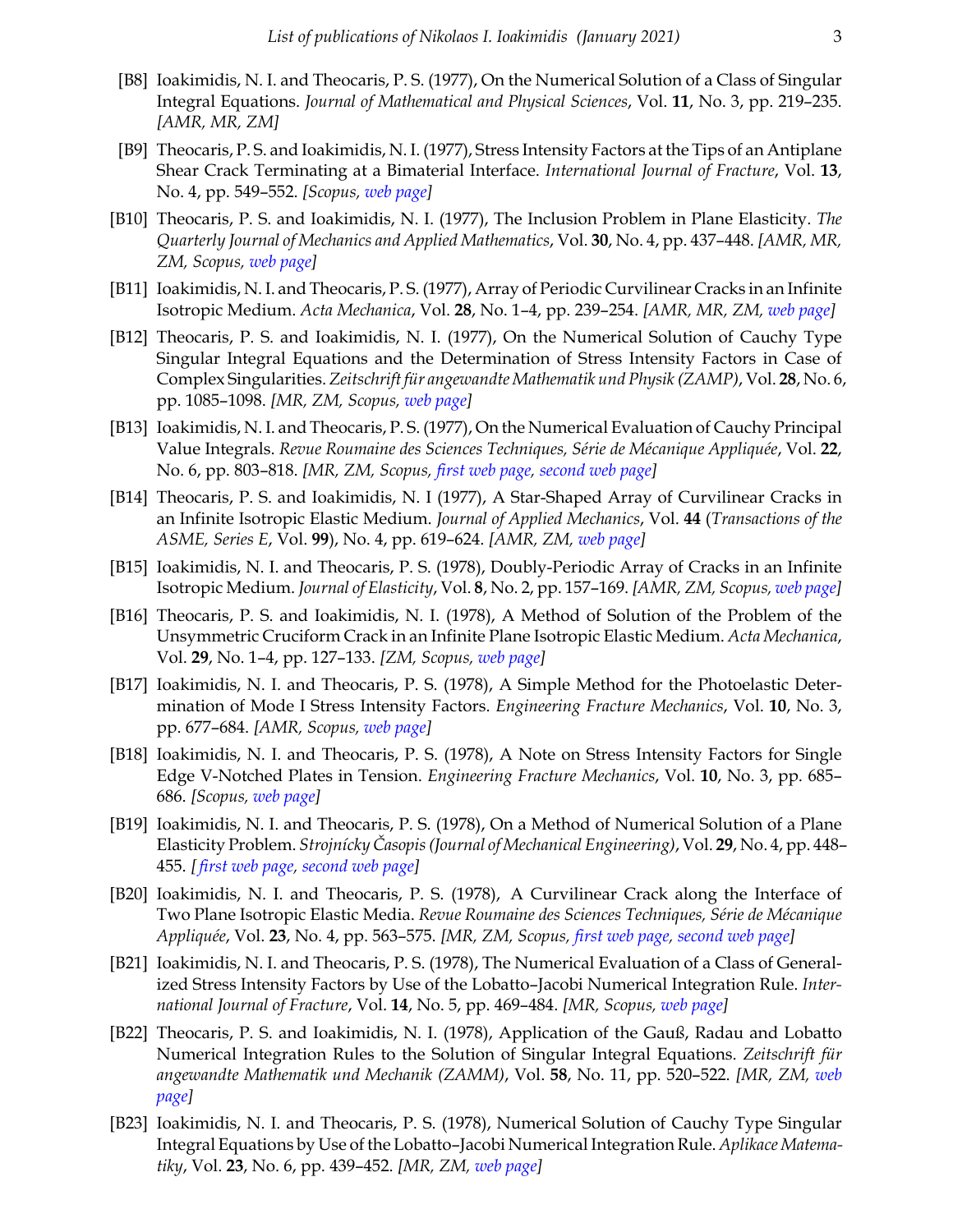- [B24] Theocaris, P. S. and Ioakimidis, N. I. (1979), The Problem of Interaction Between a Misfitting Inclusion and a Crack in an Infinite Elastic Medium. *Journal of Elasticity*, Vol. **9**, No. 1, pp. 97– 103. *[ZM, Scopus, [web page\]](https://doi.org/10.1007/BF00040984)*
- [B25] Theocaris, P. S., Chrysakis, A. C. and Ioakimidis, N. I. (1979), Cauchy-Type Integrals and Integral Equations with Logarithmic Singularities. *Journal of Engineering Mathematics*, Vol. **13**, No. 1, pp. 63–74. *[MR, ZM, Scopus, [web page\]](https://doi.org/10.1007/BF00042797)*
- [B26] Ioakimidis, N. I. and Theocaris, P. S. (1979), An Optical Method for the Experimental Determination of the Poisson Ratio. *Materialprüfung*, Vol. **21**, No. 2, pp. 40–42. *[Scopus]*
- [B27] Theocaris, P. S. and Ioakimidis, N. I. (1979), On the Solution of the Problem of a Curvilinear Crack in a Finite Plane Elastic Medium. *International Journal of Fracture*, Vol. **15**, No. 1, pp. R7– R10. *[Scopus, [web page](https://doi.org/10.1007/BF00115913)]*
- [B28] Theocaris, P. S. and Ioakimidis, N. I. (1979), On the Determination of Stress–Optical Constants by the Method of Reflected Caustics. *Journal of Physics D: Applied Physics*, Vol. **12**, No. 4, pp. 497–504. *[Scopus, [web page\]](http://iopscience.iop.org/article/10.1088/0022-3727/12/4/007/meta)*
- [B29] Theocaris, P. S. and Ioakimidis, N. I. (1979), A Method of Numerical Solution of Cauchy-Type Singular Integral Equations with Generalized Kernels and Arbitrary Complex Singularities. *Journal of Computational Physics*, Vol. **30**, No. 3, pp. 309–323. *[MR, ZM, Scopus, [web page](https://doi.org/10.1016/0021-9991(79)90117-7)]*
- [B30] Theocaris, P. S. and Ioakimidis, N. I. (1979), The V-Notched Elastic Half-Plane Problem. *Acta Mechanica*, Vol. **32**, No. 1–3, pp. 125–140. *[MR, ZM, Scopus, [web page](https://doi.org/10.1007/BF01176138)]*
- [B31] Ioakimidis, N. I. and Theocaris, P. S. (1979), Numerical Determination of a Class of Generalized Stress Intensity Factors. *International Journal for Numerical Methods in Engineering*, Vol. **14**, No. 7, pp. 949–959. *[MR, ZM, Scopus, [web page](https://doi.org/10.1002/nme.1620140702)]*
- [B32] Theocaris, P. S. and Ioakimidis, N. I. (1979), A Remark on the Numerical Solution of Singular Integral Equations and the Determination of Stress-Intensity Factors. *Journal of Engineering Mathematics*, Vol. **13**, No. 3, pp. 213–222. *[MR, ZM, Scopus, [web page\]](https://doi.org/10.1007/BF00036670)*
- [B33] Ioakimidis, N. I. and Theocaris, P. S. (1979), On the Photoelastic Determination of Complex Stress Intensity Factors. *Engineering Fracture Mechanics*, Vol. **12**, No. 4, pp. 463–468. *[Scopus, [web page\]](https://doi.org/10.1016/0013-7944(79)90089-4)*
- [B34] Theocaris, P. S. and Ioakimidis, N. I. (1979), The Equations of Caustics for Crack and Other Dynamic Plane Elasticity Problems. *Engineering Fracture Mechanics*, Vol. **12**, No. 4, pp. 613– 615. *[Scopus, [web page\]](https://doi.org/10.1016/0013-7944(79)90101-2)*
- [B35] Ioakimidis, N. I. and Theocaris, P. S. (1979), A System of Curvilinear Cracks in an Isotropic Elastic Half-Plane. *International Journal of Fracture*, Vol. **15**, No. 4, pp. 299–309. *[MR, Scopus, [web page\]](http://link.springer.com/article/10.1007/BF00033056)*
- [B36] Theocaris, P. S. and Ioakimidis, N. I. (1979), Application of the Method of Caustics to the Determination of the Ratio of Poisson's Ratio to the Modulus of Elasticity. *Journal of Physics D: Applied Physics*, Vol. **12**, No. 8, pp. 1321–1324. *[Scopus, [web page](http://iopscience.iop.org/article/10.1088/0022-3727/12/8/012/meta)]*
- [B37] Theocaris, P. S. and Ioakimidis, N. I. (1979), Stress Intensity Factors at Crack Tips Near Boundaries or Other Geometrical Discontinuities. *International Journal of Fracture*, Vol. **15**, No. 5, pp. 419–428. *[Scopus, [web page\]](https://doi.org/10.1007/BF00023329)*
- [B38] Theocaris, P. S. and Ioakimidis, N. I. (1979), An Improved Method for the Determination of Mode I Stress Intensity Factors by the Experimental Method of Caustics. *The Journal of Strain Analysis for Engineering Design*, Vol. **14**, No. 3, pp. 111–118. *[Scopus, [web page\]](http://sdj.sagepub.com/content/14/3/111.short)*
- [B39] Ioakimidis, N. I. and Theocaris, P. S. (1979), The Second Fundamental Crack Problem and the Rigid Line Inclusion Problem in Plane Elasticity. *Acta Mechanica*, Vol. **34**, No. 1–2, pp. 51–61. *[ZM, Scopus, [web page\]](https://doi.org/10.1007/BF01176257)*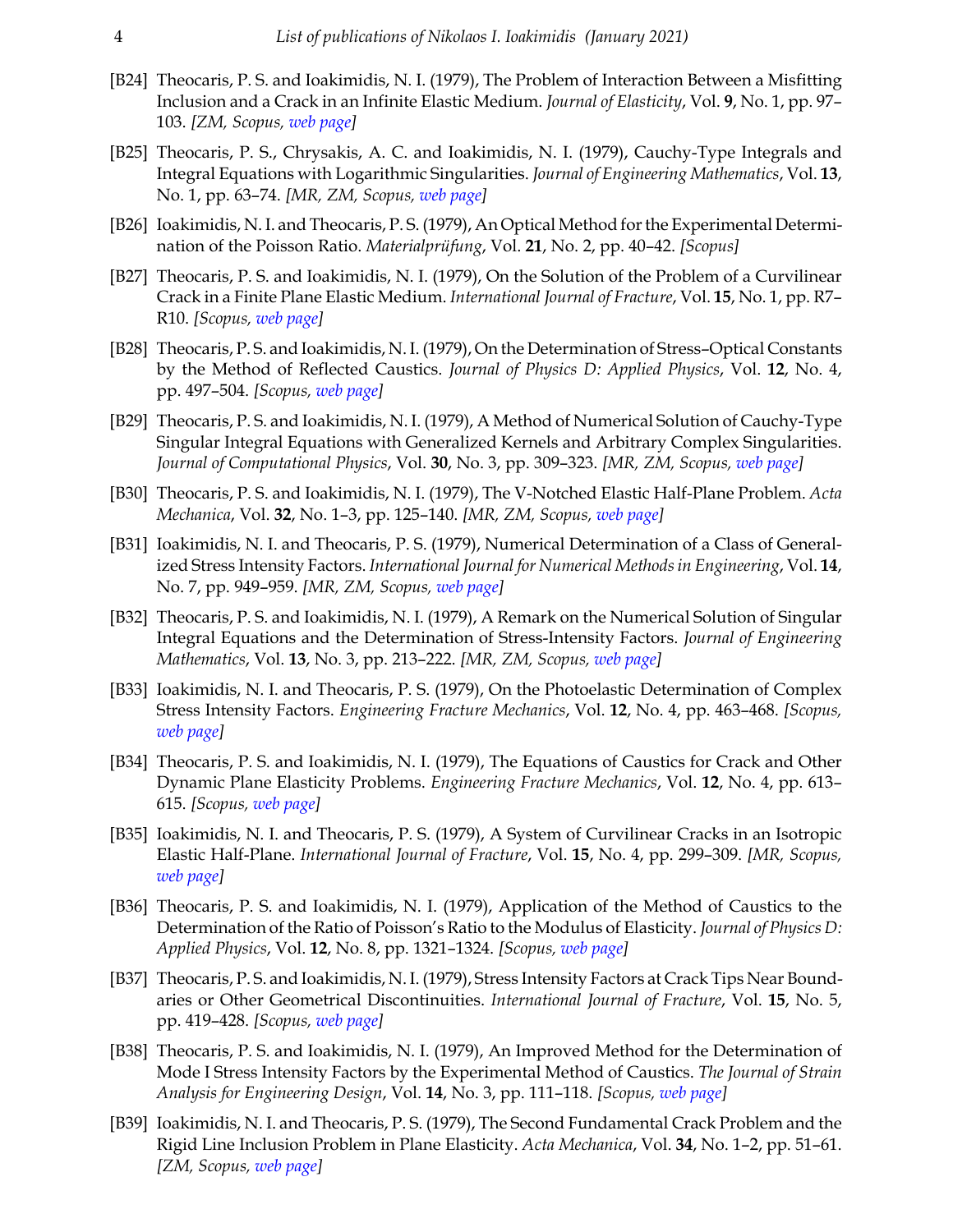- [B40] Ioakimidis, N. I. and Theocaris, P. S. (1979), A Remark on the Numerical Evaluation of Stress Intensity Factors by the Method of Singular Integral Equations. *International Journal for Numerical Methods in Engineering*, Vol. **14**, No. 11, pp. 1710–1714. *[MR, ZM, Scopus, [web page](https://doi.org/10.1002/nme.1620141112)]*
- [B41] Ioakimidis, N. I. and Theocaris, P. S. (1979), On the Numerical Solution of Singular Integrodifferential Equations. *Quarterly of Applied Mathematics*, Vol. **37**, No. 3, pp. 325–331. *[MR, ZM, [web page\]](https://doi.org/10.1090/qam/548991 )*
- [B42] Theocaris, P. S. and Ioakimidis, N. I. (1979), On the Gauss–Jacobi Numerical Integration Method Applied to the Solution of Singular Integral Equations. *Bulletin of the Calcutta Mathematical Society*, Vol. **71**, No. 1, pp. 29–43. *[MR, ZM]*
- [B43] Theocaris, P. S. and Ioakimidis, N. I. (1979), The Equations of Caustics for Plate Problems in Bending by Using Complex Potentials. *Teoretichna i Prilozhna Mekhanika (Theoretical and Applied Mechanics)*, Vol. **10**, No. 2, pp. 48–51. *[ZM, [first web page](https://blogs.upatras.gr/ioakimid/wp-content/uploads/sites/51/2018/05/TR-1978-B43.pdf), [second web page](http://www.users.otenet.gr/~niipdnii/NII-publications/TR-1978-B43.pdf)]*
- [B44] Ioakimidis, N. I. and Theocaris, P. S. (1980), A Comparison Between the Direct and the Classical Numerical Methods for the Solution of Cauchy Type Singular Integral Equations. *SIAM Journal on Numerical Analysis*, Vol. **17**, No. 1, pp. 115–118. *[MR, ZM, [web page\]](https://doi.org/10.1137/0717012)*
- [B45] Ioakimidis, N. I. (1980), On the Evaluation of Stress Intensity Factors in Interface Crack Problems by Using Complex Path-Independent Integrals. *International Journal of Fracture*, Vol. **16**, No. 1, pp. R37–R41. *[Scopus, [web page](https://doi.org/10.1007/BF00042396)]*
- [B46] Theocaris, P. S. and Ioakimidis, N. I. (1980), A Generalized Crack Problem in Plane Elasticity. *International Journal of Engineering Science*, Vol. **18**, No. 3, pp. 491–499. *[MR, ZM, Scopus, [web](https://doi.org/10.1016/0020-7225(80)90042-7) [page\]](https://doi.org/10.1016/0020-7225(80)90042-7)*
- [B47] Ioakimidis, N. I. and Theocaris, P. S. (1980), On Convergence of Two Direct Methods for Solution of Cauchy Type Singular Integral Equations of the First Kind. *BIT (Nordisk Tidskrift for Informationsbehandling)*, Vol. **20**, No. 1, pp. 83–87. *[MR, ZM, Scopus, [web page\]](https://doi.org/10.1007/BF01933588)*
- [B48] Ioakimidis, N. I. (1980), On the Numerical Evaluation of Singular Integrals in Interface Separation Problems. *Journal of Sound and Vibration*, Vol. **69**, No. 1, pp. 167–172. *[Scopus, [web page\]](https://doi.org/10.1016/0022-460X(80)90445-9)*
- [B49] Ioakimidis, N. I. and Theocaris, P. S. (1980), The Modified Lobatto–Chebyshev Method Applied to the Numerical Evaluation of Stress Intensity Factors in Cracks with a Corner Point. *Revue Roumaine des Sciences Techniques, Série de Mécanique Appliquée*, Vol. **25**, No. 2, pp. 151– 159. *[MR, ZM, Scopus, [first web page,](https://blogs.upatras.gr/ioakimid/wp-content/uploads/sites/51/2018/05/TR-1979-B49.pdf) [second web page\]](http://www.users.otenet.gr/~niipdnii/NII-publications/TR-1979-B49.pdf)*
- [B50] Theocaris, P. S. and Ioakimidis, N. I. (1980), The Method of Caustics for the Determination of Normal Loads Acting on Surfaces of Elastic Bodies. *The Journal of Strain Analysis for Engineering Design*, Vol. **15**, No. 1, pp. 37–41. *[Scopus, [web page](http://sdj.sagepub.com/content/15/1/37.short)]*
- [B51] Ioakimidis, N. I. and Theocaris, P. S. (1980), The Practical Evaluation of Stress Intensity Factors at Semi-infinite Crack Tips. *Engineering Fracture Mechanics*, Vol. **13**, No. 1, pp. 31–42. *[Scopus, [web page\]](https://doi.org/10.1016/0013-7944(80)90038-7)*
- [B52] Theocaris, P. S., Ioakimidis, N. I. and Kazantzakis, J. G. (1980), On the Numerical Evaluation of Two-dimensional Principal Value Integrals. *International Journal for Numerical Methods in Engineering*, Vol. **15**, No. 4, pp. 629–634. *[MR, ZM, Scopus, [web page](https://doi.org/10.1002/nme.1620150414)]*
- [B53] Ioakimidis, N. I. and Theocaris, P. S. (1980), On the Selection of Collocation Points for the Numerical Solution of Singular Integral Equations with Generalized Kernels Appearing in Elasticity Problems. *Computers & Structures*, Vol. **11**, No. 4, pp. 289–295. *[ZM, Scopus, [web](https://doi.org/10.1016/0045-7949(80)90079-6) [page\]](https://doi.org/10.1016/0045-7949(80)90079-6)*
- [B54] Theocaris, P. S. and Ioakimidis, N. I. (1980), Stress-Intensity Factors and Complex Path-Independent Integrals. *Journal of Applied Mechanics (Transactions of the ASME, Series E)*, Vol. **47**, No. 2, pp. 342–346. *[MR, ZM, Scopus, [web page](https://doi.org/10.1115/1.3153666)]*
- [B55] Ioakimidis, N. I. (1980), A New Class of Approximate Formulas for the Evaluation of Stress Intensity Factors. *International Journal of Fracture*, Vol. **16**, No. 3, pp. R143–R146. *[MR, Scopus, [web page\]](https://doi.org/10.1007/BF00013394)*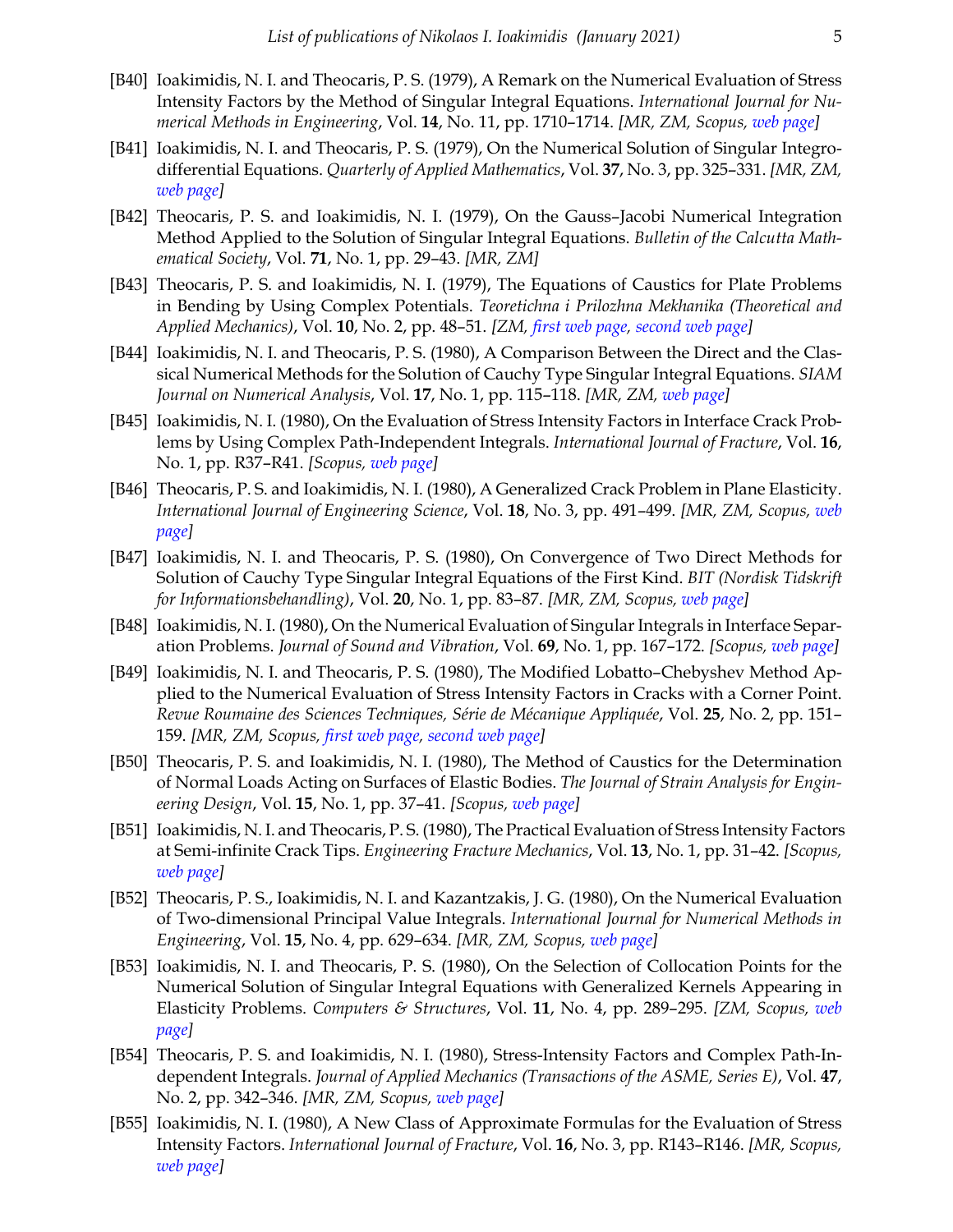- [B56] Theocaris, P. S., Ioakimidis, N. and Chrysakis, A. C. (1980), On the Application of Numerical Integration Rules to the Solution of Some Singular Integral Equations. *Computer Methods in Applied Mechanics and Engineering*, Vol. **24**, No. 1, pp. 1–11. *[MR, ZM, Scopus, [web page](https://doi.org/10.1016/0045-7825(80)90037-7)]*
- [B57] Theocaris, P. S. and Ioakimidis, N. I. (1980), Mode I Stress Intensity Factors at Corner Points in Plane Elastic Media. *Engineering Fracture Mechanics*, Vol. **13**, No. 4, pp. 699–708. *[Scopus, [web page\]](https://doi.org/10.1016/0013-7944(80)90002-8)*
- [B58] Ioakimidis, N. I. (1980), The Numerical Solution of Crack Problems in Plane Elasticity in the Case of Loading Discontinuities. *Engineering Fracture Mechanics*, Vol. **13**, No. 4, pp. 709–716. *[Scopus, [web page\]](https://doi.org/10.1016/0013-7944(80)90003-X)*
- [B59] Theocaris, P. S., Ioakimidis, N. and Stassinakis, C. (1980), Experimental Determination of Stress Intensity Factors at the Tips of Cracks along Bimaterial Interfaces by the Method of Caustics. *Res Mechanica*, Vol. **1**, No. 4, pp. 277–282. *[Scopus]*
- [B60] Theocaris, P. S. and Ioakimidis, N. I. (1980), A Numerical Method for the Solution of Plane Crack Problems in Finite Media. *International Journal of Mathematics and Mathematical Sciences*, Vol. **3**, No. 4, pp. 739–760. *[MR, ZM, Scopus, [web page\]](https://doi.org/10.1155/S0161171280000543)*
- [B61] Ioakimidis, N. I. and Theocaris, P. S. (1980), A Remark on the Lobatto–Chebyshev Method for the Solution of Singular Integral Equations and the Evaluation of Stress Intensity Factors. *Serdica, Bulgariacae Mathematicae Publicationes*, Vol. **6**, No. 4, pp. 384–390. *[MR, ZM, [web page\]](http://www.math.bas.bg/serdica/1980/1980-384-390.pdf)*
- [B62] Theocaris, P. S., Ioakimidis, N. and Razem, C. I. (1981), The Method of Pseudocaustics for the Experimental Solution of Simple Elasticity Problems. *International Journal of Mechanical Sciences*, Vol. **23**, No. 1, pp. 17–29. *[ZM, Scopus, [web page\]](https://doi.org/10.1016/0020-7403(81)90004-7)*
- [B63] Ioakimidis, N. I. (1981) On the Natural Interpolation Formula for Cauchy Type Singular Integral Equations of the First Kind. *Computing*, Vol. **26**, No. 1, pp. 73–77. *[MR, ZM, Scopus, [web page\]](https://doi.org/10.1007/BF02243425)*
- [B64] Ioakimidis, N. I. (1981), A New Method for the Numerical Solution of Singular Integral Equations Appearing in Crack and Other Elasticity Problems. *Acta Mechanica*,Vol. **39**, No. 1–2, pp. 117–125. *[MR, ZM, Scopus, [web page](https://doi.org/10.1007/BF01173197)]*
- [B65] Ioakimidis, N. I. (1981), Three Iterative Methods for the Numerical Determination of Stress Intensity Factors. *Engineering Fracture Mechanics*, Vol. **14**, No. 3, pp. 557–564. *[MR, Scopus, [web](https://doi.org/10.1016/0013-7944(81)90043-6) [page\]](https://doi.org/10.1016/0013-7944(81)90043-6)*
- [B66] Ioakimidis, N. I. (1981), On the Numerical Evaluation of Derivatives of Cauchy Principal Value Integrals. *Computing*, Vol. **27**, No. 1, pp. 81–88. *[MR, ZM, Scopus, [web page](https://doi.org/10.1007/BF02243440)]*
- [B67] Ioakimidis, N. I. (1981), Application of the Method of Singular Integral Equations to Elasticity Problems with Concentrated Loads. *Acta Mechanica*, Vol. **40**, No. 3–4, pp. 159–168. *[ZM, Scopus, [web page](https://doi.org/10.1007/BF01170428)]*
- [B68] Ioakimidis, N. I. (1981), Application of the Gauss– and Radau–Laguerre Quadrature Rules to the Numerical Solution of Cauchy Type Singular Integral Equations. *Computers & Structures*, Vol. **14**, No. 1–2, pp. 63–70. *[ZM, Scopus, [web page](https://doi.org/10.1016/0045-7949(81)90084-5)]*
- [B69] Ioakimidis, N. I. (1981), A Method for the Numerical Solution of Singular Integral Equations with Logarithmic Singularities. *International Journal of Computer Mathematics*, Vol. **9**, No. 4, pp. 363–372. *[MR, ZM, Scopus, [web page](https://doi.org/10.1080/00207168108803258)]*
- [B70] Ioakimidis, N. I. (1981), A Remark on the Application of Closed and Semi-closed Quadrature Rules to the Direct Numerical Solution of Singular Integral Equations. *Journal of Computational Physics*, Vol. **42**, No. 2, pp. 396–402. *[MR, ZM, Scopus, [web page](https://doi.org/10.1016/0021-9991(81)90252-7)]*
- [B71] Ioakimidis, N. I. (1981), An Iterative Algorithm for the Numerical Solution of Singular Integral Equations. *Journal of Computational Physics*, Vol. **43**, No. 1, pp. 164–176. *[MR, ZM, Scopus, [web page\]](https://doi.org/10.1016/0021-9991(81)90115-7)*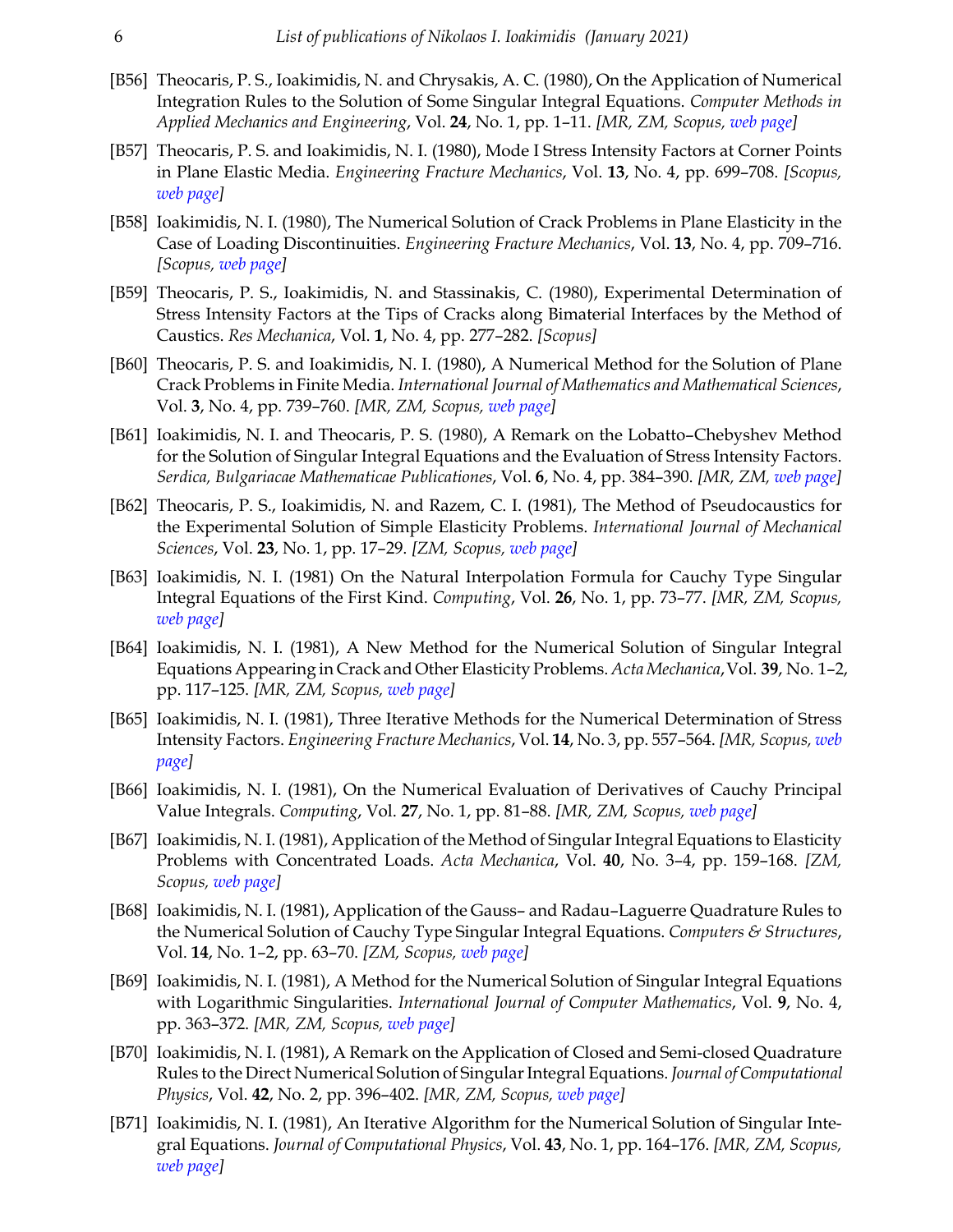- [B72] Ioakimidis, N. I. (1981), Some Remarks on the Numerical Solution of Cauchy-Type Singular Integral Equations with Index Equal to −1. *Computers & Structures*, Vol. **14**, No. 5–6, pp. 403– 407. *[MR, ZM, Scopus, [web page\]](https://doi.org/10.1016/0045-7949(81)90060-2)*
- [B73] Ioakimidis, N. I. (1981), One More Approach to the Computation of Cauchy Principal Value Integrals. *Journal of Computational and Applied Mathematics*. Vol. **7**, No. 4, pp. 289–291. *[MR, ZM, Scopus, [web page](https://doi.org/10.1016/0771-050X(81)90058-9)]*
- [B74] Ioakimidis, N. I. (1981), On the Weighted Galerkin Method of Numerical Solution of Cauchy Type Singular Integral Equations. *SIAM Journal on Numerical Analysis*, Vol. **18**, No. 6, pp. 1120– 1127. *[MR, ZM, [web page\]](https://doi.org/10.1137/0718076)*
- [B75] Ioakimidis, N. I. (1982), A Natural Approach to the Introduction of Finite-Part Integrals into Crack Problems of Three-dimensional Elasticity. *Engineering Fracture Mechanics*, Vol. **16**, No. 5, pp. 669–673. *[Scopus, [web page](https://doi.org/10.1016/0013-7944(82)90020-0)]*
- [B76] Ioakimidis, N. I. (1982), Two Upper Bounds for the Values of Stress Intensity Factors when Estimated by Experimental Optical Methods. *International Journal of Fracture*, Vol. **19**, No. 1, pp. R16–R20. *[MR, Scopus, [web page\]](https://doi.org/10.1007/BF00012497)*
- [B77] Ioakimidis, N. I. (1982), On the Quadrature Methods for the Numerical Solution of Singular Integral Equations. *Journal of Computational and Applied Mathematics*, Vol. **8**, No. 2, pp. 81–86. *[MR, ZM, Scopus, [web page\]](https://doi.org/10.1016/0771-050X(82)90059-6)*
- [B78] Ioakimidis, N. I. (1982), Upper Bounds for the Stress Intensity Factors along the Boundaries of Interacting Coplanar Cracks in Three-dimensional Elasticity. *Engineering Fracture Mechanics*, Vol. **16**, No. 6, pp. 821–826. *[Scopus, [web page](https://doi.org/10.1016/0013-7944(82)90006-6)]*
- [B79] Ioakimidis, N. I. (1982), Two Methods for the Numerical Solution of Bueckner's Singular Integral Equation for Plane Elasticity Crack Problems. *Computer Methods in Applied Mechanics and Engineering*, Vol. 31, No. 2, pp. 169–177. *[MR, ZM, Scopus, [web page](https://doi.org/10.1016/0045-7825(82)90022-6)]*
- [B80] Ioakimidis, N. I. (1982), A Natural Quadrature Formula for the Numerical Evaluation of the MacGregor–Westergaard Complex Potentials in Crack Problems. *Computer Methods in Applied Mechanics and Engineering*, Vol. **31**, No. 2, pp. 221–231. *[MR, ZM, Scopus, [web page](https://doi.org/10.1016/0045-7825(82)90026-3)]*
- [B81] Ioakimidis, N. I. (1982), Application of Finite-Part Integrals to the Singular Integral Equations of Crack Problems in Plane and Three-dimensional Elasticity. *Acta Mechanica*, Vol. **45**, No. 1–2, pp. 31–47. *[MR, ZM, Scopus, [web page](https://doi.org/10.1007/BF01295569)]*
- [B82] Ioakimidis, N. I. (1982), Bounds for the Dislocation Densities and the Stress Intensity Factors in Elastic Crack Problems. *International Journal of Fracture*, Vol. **20**, No. 2, pp. 133–145. *[MR, Scopus, [web page](https://doi.org/10.1007/BF01141262)]*
- [B83] Ioakimidis, N. I. (1982), A Remark on the Direct Numerical Determination of Stress Intensity Factors at Crack Tips. *International Journal for Numerical Methods in Engineering*, Vol. **18**, No. 9, pp. 1416–1419. *[MR, ZM, Scopus, [web page\]](https://doi.org/10.1002/nme.1620180913)*
- [B84] Ioakimidis, N. I. (1982), A Natural Interpolation Formula for Cauchy-Type Singular Integral Equations with Generalized Kernels. *Journal of Computational Physics*, Vol. **48**, No. 1, pp. 117– 126. *[MR, ZM, Scopus, [web page\]](https://doi.org/10.1016/0021-9991(82)90038-9)*
- [B85] Ioakimidis, N. I. (1982), Further Convergence Results for Two Quadrature Rules for Cauchy Type Principal Value Integrals. *Aplikace Matematiky*, Vol. **27**, No. 6, pp. 457–466. *[MR, ZM, [web page\]](http://dml.cz/handle/10338.dmlcz/103992)*
- [B86] Ioakimidis, N. I. (1982), A Generalization of the Concept of Cauchy-Type Principal Value Integrals for Plane Elasticity Crack Problems. *Zeitschrift für angewandte Mathematik und Mechanik (ZAMM)*, Vol. **62**, No. 12, pp. 697–699. *[MR, ZM, Scopus, [web page\]](https://doi.org/10.1002/zamm.19820621208)*
- [B87] Ioakimidis, N. I. (1983), On the Numerical Solution of Cauchy Type Singular Integral Equations by the Collocation Method. *Applied Mathematics and Computation*, Vol. **12**, No. 1, pp. 49–60. *[MR, ZM, Scopus, [web page](https://doi.org/10.1016/0096-3003(83)90041-3)]*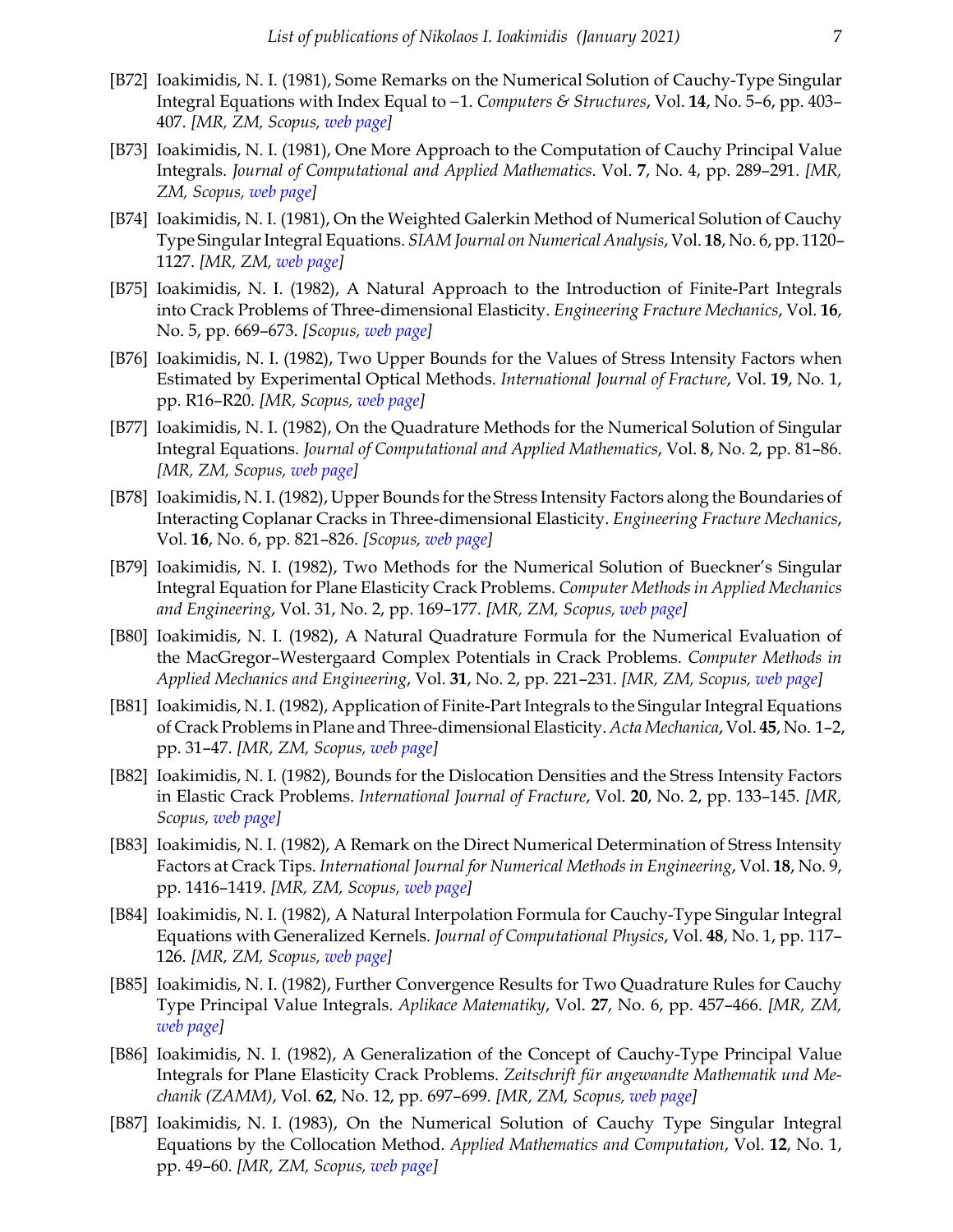- [B88] Ioakimidis, N. I. (1983), A New Singular Integral Equation for the Classical Crack Problem in Plane and Antiplane Elasticity. *International Journal of Fracture*, Vol. **21**, No. 2, pp. 115–122. *[MR, Scopus, [web page\]](https://doi.org/10.1007/BF00941868)*
- [B89] Ioakimidis, N. I. (1983), On the Experimental Solution of Plane Elasticity Problems by the Method of Caustics. *International Journal of Mechanical Sciences*, Vol. **25**, No. 3, pp. 217–218. *[Scopus, [web page\]](https://doi.org/10.1016/0020-7403(83)90095-4)*
- [B90] Ioakimidis, N. I. (1983), A Strange Convergence Property of the Lobatto–Chebyshev Method for the Numerical Determination of Stress Intensity Factors. *Computers & Structures*, Vol. **17**, No. 2, pp. 205–209. *[MR, ZM, Scopus, [web page](https://doi.org/10.1016/0045-7949(83)90007-X)]*
- [B91] Ioakimidis, N. I. (1983), A Natural Interpolation Formula for the Numerical Solution of Singular Integral Equations with Hilbert Kernel. *BIT (Nordisk Tidskrift for Informationsbehandling)*, Vol. **23**, No. 1, pp. 92–104. *[MR, ZM, Scopus, [web page\]](https://doi.org/10.1007/BF01937329)*
- [B92] Ioakimidis, N. I. (1983), On Kalandiya's Method for the Numerical Solution of Singular Integral Equations. *International Journal of Computer Mathematics*, Vol. **13**, No. 3–4, pp. 287–299. *[MR, ZM, Scopus, [web page\]](https://doi.org/10.1080/00207168308803370)*
- [B93] Ioakimidis, N. I. (1983), On the Validity of the Singular Integral Equations of Crack Problems at the Crack Tips. *Acta Mechanica*, Vol. **48**, No. 3–4, pp. 185–191. *[MR, ZM, Scopus, [web page](https://doi.org/10.1007/BF01170416)]*
- [B94] Ioakimidis, N. I. (1983), An Improvement of Kalandiya's Theorem. *Journal of Approximation Theory*, Vol. **38**, No. 4, pp. 354–356. *[MR, ZM, Scopus, [web page\]](https://doi.org/10.1016/0021-9045(83)90153-3)*
- [B95] Ioakimidis, N. I. (1983), Further Convergence Results for the Weighted Galerkin Method of Numerical Solution of Cauchy-Type Singular Integral Equations. *Mathematics of Computation*, Vol. **41**, No. 163, pp. 79–85. *[MR, ZM, Scopus, [web page](https://doi.org/10.1090/S0025-5718-1983-0701625-4)]*
- [B96] Ioakimidis, N. I. (1983), Simple Bounds for the Stress Intensity Factors by the Method of Singular Integral Equations. *Engineering Fracture Mechanics*, Vol. **18**, No. 6, pp. 1191–1198. *[Scopus, [web page\]](https://doi.org/10.1016/0013-7944(83)90011-5)*
- [B97] Ioakimidis, N. I. (1983), A Remark on the Solution of the Integral Equation of Planar Cracks in Three-dimensional Elasticity. *Engineering Fracture Mechanics*, Vol. **18**, No. 6, pp. 1199–1200. *[Scopus, [web page\]](https://doi.org/10.1016/0013-7944(83)90012-7)*
- [B98] Ioakimidis, N. I. (1983), On the Numerical Evaluation of a Class of Finite-Part Integrals. *Zeitschrift für angewandte Mathematik und Mechanik (ZAMM)*, Vol. **63**, No. 11, pp. 572–574. *[MR, ZM, [web page](https://doi.org/10.1002/zamm.19830631108)]*
- [B99] Ioakimidis, N. I. (1983), On the Convergence of the Direct Quadrature Method for Cauchy Type Singular Integral Equations of the First Kind. *Journal of Mathematical and Physical Sciences*, Vol. **17**, No. 4, pp. 313–318. *[MR, ZM]*
- [B100] Ioakimidis, N. I. (1983), Application of the Optical Method of Pseudocaustics to Locating Crack Tips in Plane Elasticity Problems. *International Journal of Fracture*, Vol. **23**, No. 3, pp. R117–R120. *[Scopus, [web page\]](https://doi.org/10.1007/BF00028834)*
- [B101] Ioakimidis, N. I. (1983), On the Application of the Generalized Plemelj Formulas to Crack Problems. *Revue Roumaine des Sciences Techniques, Série de Mécanique Appliquée*, Vol. **28**, No. 5, pp. 475–478. *[MR, ZM, Scopus, [web page at Nemertes](http://nemertes.lis.upatras.gr/jspui/handle/10889/11100/?locale=en) and [related pdf file](http://nemertes.lis.upatras.gr/jspui/bitstream/10889/11100/1/TR-1982-B101.pdf)]*
- [B102] Ioakimidis, N. I. (1983), On the Validity of the Singular Integral Equations of Elasticity Problems at Points of Loading Discontinuity. *Acta Mechanica*, Vol. **50**, No. 1–2, pp. 127–134. *[MR, ZM, Scopus, [web page](https://doi.org/10.1007/BF01170446)]*
- [B103] Ioakimidis, N. I. (1983), Upper Bounds for the Absolute Values of the Stress-Intensity Factors at the Tips of Slightly Curvilinear Cracks. *Revue Roumaine des Sciences Techniques, Série de Mécanique Appliquée*, Vol. **28**, No. 6, pp. 623–632. *[MR, ZM, Scopus, [web page at Nemertes](http://nemertes.lis.upatras.gr/jspui/handle/10889/11155/?locale=en) and [related pdf file](http://nemertes.lis.upatras.gr/jspui/bitstream/10889/11155/1/TR-1982-B103.pdf)]*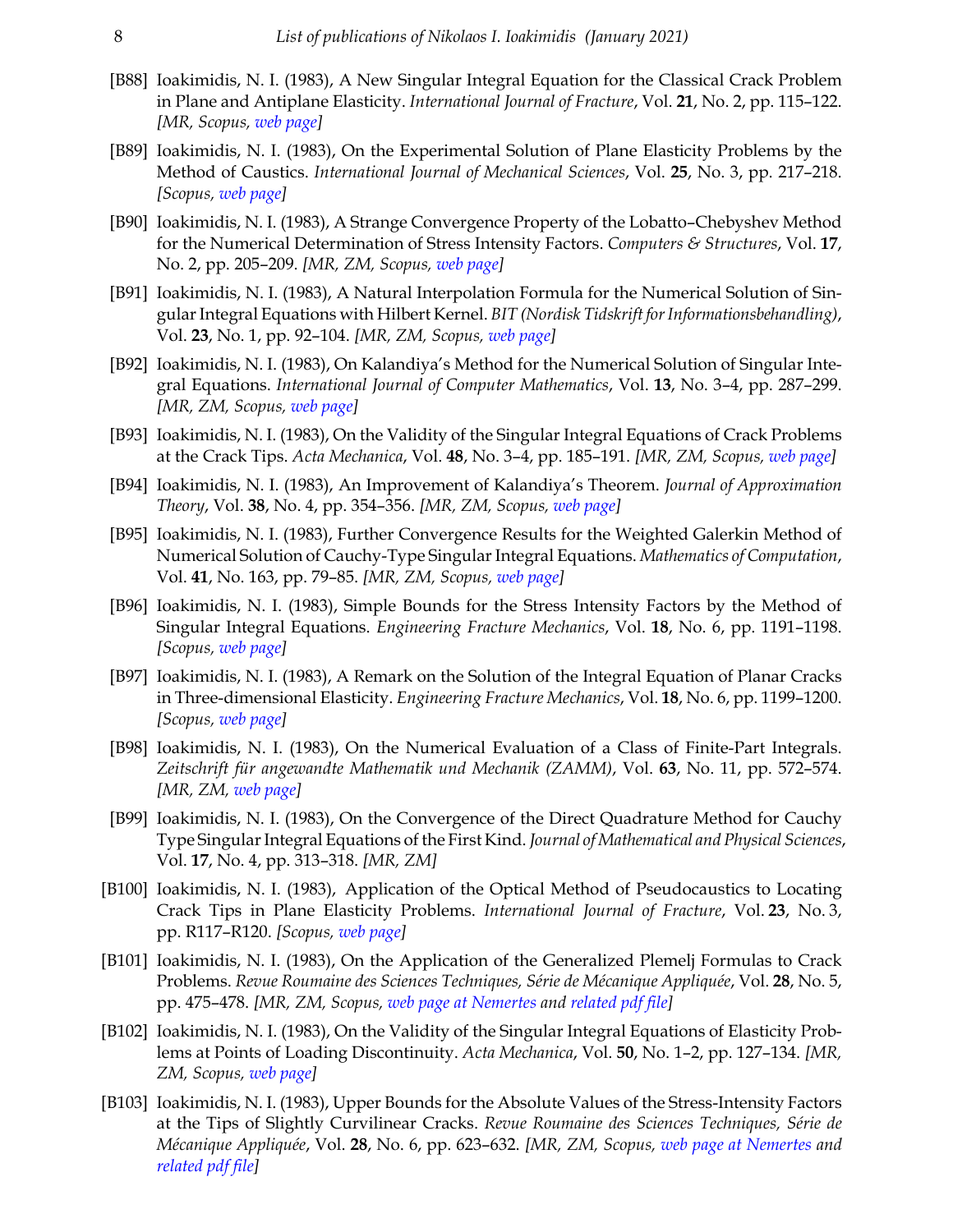- [B104] Ioakimidis, N. I. (1983), A Simple Proof of Kalandiya's Theorem in Approximation Theory. *Serdica, Bulgariacae Mathematicae Publicationes*, Vol. **9**, No. 4, pp. 414–416. *[MR, ZM, [web page\]](http://www.math.bas.bg/serdica/1983/1983-414-416.pdf)*
- [B105] Ioakimidis, N. I. (1983), A Direct Method for the Construction of Gaussian Quadrature Rules for Cauchy Type and Finite-Part Integrals. *L'Analyse Numérique et la Théorie de l'Approximation*, Vol. **12**, No. 2, pp. 131–140. *[MR, ZM, [web page\]](http://ictp.acad.ro/jnaat/journal/article/view/1983-vol12-no2-art4)*
- [B106] Ioakimidis, N. I. (1984), Closed-Form Solution of the Equations of Caustics About Cracks in Fracture Mechanics. *Journal of the Franklin Institute*, Vol. **317**, No. 1, pp. 27–33. *[MR, ZM, Scopus, [web page](https://doi.org/10.1016/0016-0032(84)90059-0)]*
- [B107] Ioakimidis, N. I. (1984), A Natural Interpolation Formula for Prandtl's Singular Integrodifferential Equation. *International Journal for Numerical Methods in Fluids*, Vol. **4**, No. 3, pp. 283–290. *[MR, ZM, Scopus, [web page\]](https://doi.org/10.1002/fld.1650040306)*
- [B108] Ioakimidis, N. I. (1984), A Modified Algorithm for the Numerical Solution of Singular Integral Equations with Index Equal to 1. *International Journal of Computer Mathematics*, Vol. **15**, No. 1–4, pp. 65–75. *[MR, ZM, Scopus, [web page](https://doi.org/10.1080/00207168408803402 )]*
- [B109] Anastasselou, E. G. and Ioakimidis, N. I. (1984), A New Method for Obtaining Exact Analytical Formulae for the Roots of Transcendental Functions. *Letters in Mathematical Physics*, Vol. **8**, No. 2, pp. 135–143. *[MR, ZM, Scopus, [web page\]](https://doi.org/10.1007/BF00406396)*
- [B110] Ioakimidis, N. I. (1984), Hypersingularities and Cracks in Plane and Three-dimensional Elasticity. *Teoretichna i Prilozhna Mekhanika (Theoretical and Applied Mechanics)*, Vol. **15** (Year **XV**), No. 1, pp. 35–40. *[ZM, [web page at Nemertes](http://nemertes.lis.upatras.gr/jspui/handle/10889/11154/?locale=en) and [related pdf file\]](http://nemertes.lis.upatras.gr/jspui/bitstream/10889/11154/1/TR-1982-B110.pdf)*
- [B111] Anastasselou, E. G. and Ioakimidis, N. I. (1984), A Generalization of the Siewert–Burniston Method for the Determination of Zeros of Analytic Functions. *Journal of Mathematical Physics*, Vol. **25**, No. 8, pp. 2422–2425. *[MR, ZM, Scopus, [web page](https://doi.org/10.1063/1.526448)]*
- [B112] Ioakimidis, N. I. (1984), A New Method for Obtaining Upper Bounds for the Stress Intensity Factors at Crack Tips. *Engineering Analysis*, Vol. **1**, No. 3, pp. 154–157. *[Scopus, [web page](https://doi.org/10.1016/0264-682X(84)90072-8)]*
- [B113] Ioakimidis, N. I. (1984), Application of Interpolation Formulas to the Numerical Solution of Singular Integral Equations. *Serdica, Bulgariacae Mathematicae Publicationes*, Vol. **10**, No. 1, pp. 78–87. *[MR, ZM, [web page\]](http://www.math.bas.bg/serdica/1984/1984-078-087.pdf)*
- [B114] Anastasselou, E. G. and Ioakimidis, N. I. (1984), Application of the Cauchy Theorem to the Location of Zeros of Sectionally Analytic Functions. *Zeitschrift für angewandte Mathematik und Physik (ZAMP)*, Vol. **35**, No. 5, pp. 705–711. *[MR, ZM, Scopus, [web page\]](https://doi.org/10.1007/BF00952115)*
- [B115] Ioakimidis, N. I. (1984), A Modification of the Quadrature Method for the Direct Numerical Solution of Singular Integral Equations. *Computer Methods in Applied Mechanics and Engineering*, Vol. **46**, No. 1, pp. 1–13. *[MR, ZM, Scopus, [web page\]](https://doi.org/10.1016/0045-7825(84)90126-9)*
- [B116] Anastasselou, E. G. and Ioakimidis, N. I. (1984), A Closed-Form Formula for the Critical Buckling Load of a Bar with One End Fixed and the Other Pinned. *Strojnícky Časopis (Journal of Mechanical Engineering)*, Vol. **35**, No. 5, pp. 621–628. *[[web page at Nemertes](http://nemertes.lis.upatras.gr/jspui/handle/10889/10987/?locale=en) and [related pdf file\]](http://nemertes.lis.upatras.gr/jspui/bitstream/10889/10987/1/TR-1983-Y142.pdf)*
- [B117] Ioakimidis, N. I. (1984), A Remark on Singular Integral Equations with Generalized Kernels. *SIAM Journal on Applied Mathematics*, Vol. **44**, No. 6, pp. 1106–1111. *[MR, ZM, Scopus, [web](https://doi.org/10.1137/0144079) [page\]](https://doi.org/10.1137/0144079)*
- [B118] Ioakimidis, N. I. (1984), A Remark on the Application of Interpolatory Quadrature Rules to the Numerical Solution of Singular Integral Equations. *Journal of Computational and Applied Mathematics*, Vol. **11**, No. 3, pp. 267–276. *[MR, ZM, Scopus, [web page\]](https://doi.org/10.1016/0377-0427(84)90001-3)*
- [B119] Ioakimidis, N. I. (1985), On the Uniform Convergence of Gaussian Quadrature Rules for Cauchy Principal Value Integrals and Their Derivatives. *Mathematics of Computation*, Vol. **44**, No. 169, pp. 191–198. *[MR, ZM, Scopus, [web page](https://doi.org/10.1090/S0025-5718-1985-0771040-8)]*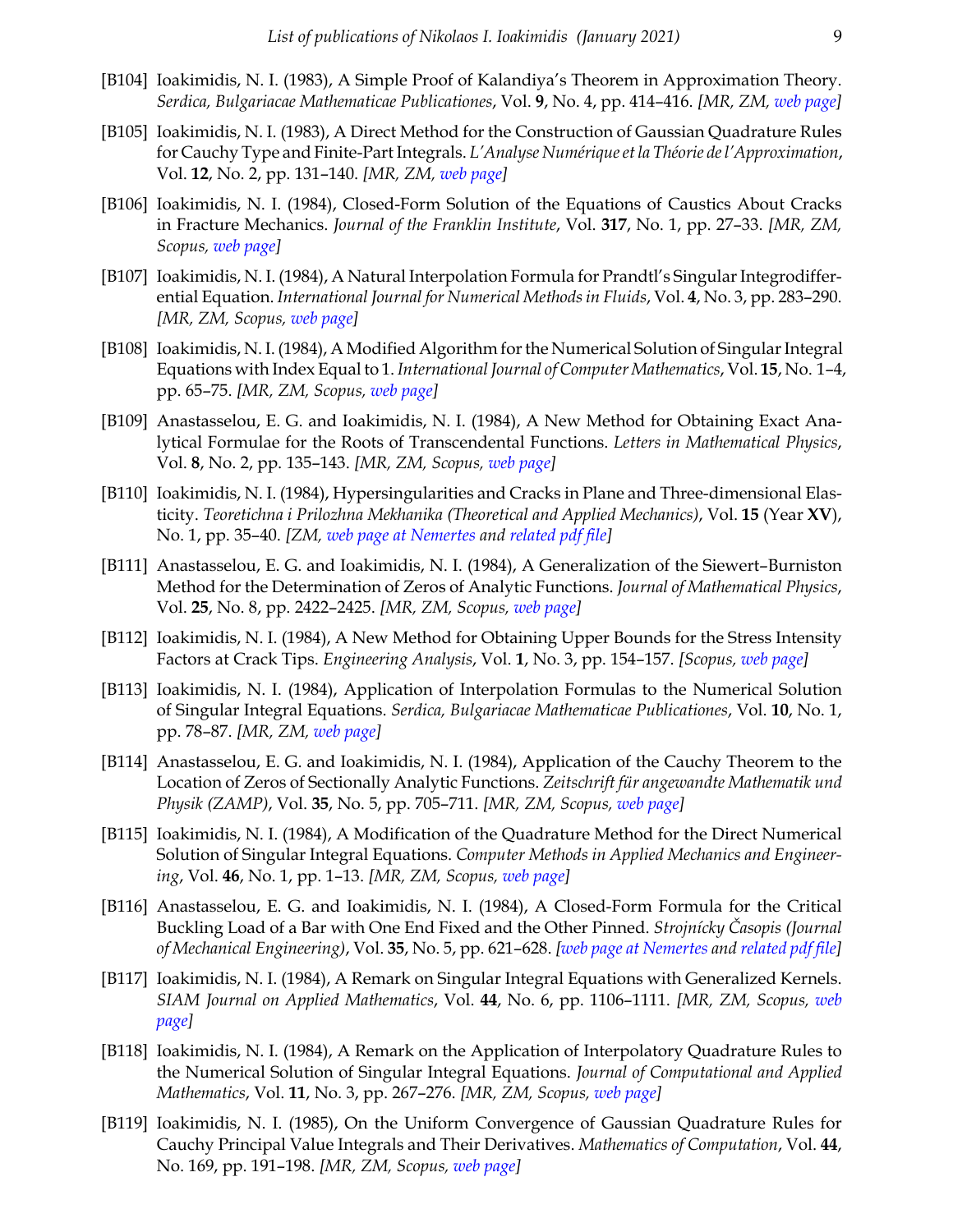- [B120] Ioakimidis, N. I. (1985), Application of Quadrature Rules for Cauchy-Type Integrals to the Generalized Poincaré–Bertrand Formula. *Mathematics of Computation*,Vol. **44**, No. 169, pp. 199–206. *[MR, ZM, Scopus, [web page](https://doi.org/10.1090/S0025-5718-1985-0771041-X)]*
- [B121] Ioakimidis, N. I. and Anastasselou, E. G. (1985), A Simple Quadrature-Type Method for the Computation of Real Zeros of Analytic Functions in Finite Intervals. *BIT*, Vol. **25**, No. 1, pp. 242–249. *[MR, ZM, Scopus, [web page](https://doi.org/10.1007/BF01935001)]*
- [B122] Ioakimidis, N. I. and Anastasselou, E. G. (1985), A Modification of the Delves–Lyness Method for Locating the Zeros of Analytic Functions. *Journal of Computational Physics*, Vol. **59**, No. 3, pp. 490–492. *[MR, ZM, Scopus, [web page](https://doi.org/10.1016/0021-9991(85)90125-1)]*
- [B123] Ioakimidis, N. I. and Papadakis, K. E. (1985), A New Simple Method for the Analytical Solution of Kepler's Equation. *Celestial Mechanics*, Vol. **35**, No. 4, pp. 305–316. *[MR, ZM, Scopus, [web page\]](https://doi.org/10.1007/BF01227827)*
- [B124] Ioakimidis, N. I. and Papadakis, K. E. (1985), Analytical Solution of the Lagrange Quintic Equation in the Three-Body Problem in Celestial Mechanics. *Acta Mechanica*, Vol. **55**, No. 3–4, pp. 267–272. *[MR, ZM, Scopus, [web page](https://doi.org/10.1007/BF01175807)]*
- [B125] Ioakimidis, N. I. (1985), Singular Loadings in Elasticity Problems and Singular Solutions of the Corresponding Integral Equations. *Journal of Elasticity*, Vol. **15**, No. 3, pp. 325–333. *[MR, ZM, Scopus, [web page](https://doi.org/10.1007/BF00041429)]*
- [B126] Ioakimidis, N. I. (1985), Exact Expression for a Two-dimensional Finite-Part Integral Appearing During the Numerical Solution of Crack Problems in Three-dimensional Elasticity. *Communications in Applied Numerical Methods*, Vol. **1**, No. 4, pp. 183–189. *[ZM, Scopus, [web page\]](https://doi.org/10.1002/cnm.1630010408)*
- [B127] Ioakimidis, N. I. (1985), Determination of the Order of Singularity at the Apex of a Wedge-Shaped Crack. *Engineering Fracture Mechanics*, Vol. **22**, No. 3, pp. 369–373. *[Scopus, [web page](https://doi.org/10.1016/0013-7944(85)90138-9)]*
- [B128] Ioakimidis, N. I. (1985), A Superconvergence Result for the Natural Extrapolation Formula for the Numerical Determination of Stress Intensity Factors. *International Journal for Numerical Methods in Engineering*, Vol. **21**, No. 8, pp. 1391–1401. *[MR, ZM, Scopus, [web page\]](https://doi.org/10.1002/nme.1620210804)*
- [B129] Ioakimidis, N. I. and Anastasselou, E. G. (1985), A New, Simple Approach to the Derivation of Exact Analytical Formulae for the Zeros of Analytic Functions. *Applied Mathematics and Computation*, Vol. **17**, No. 2, pp. 123–127. *[MR, ZM, Scopus, [web page\]](https://doi.org/10.1016/0096-3003(85)90022-0)*
- [B130] Ioakimidis, N. I. (1985), Locating a Straight Crack in an Infinite Elastic Medium by Using Complex Path-Independent Integrals. *Acta Mechanica*, Vol. **57**, No. 3–4, pp. 241–246. *[ZM, Scopus, [web page](https://doi.org/10.1007/BF01176921)]*
- [B131] Ioakimidis, N. I. (1985), Application of the Generalized Siewert–Burniston Method to Locating Zeros and Poles of Meromorphic Functions. *Zeitschrift für angewandte Mathematik und Physik (ZAMP)*, Vol. **36**, No. 5, pp. 733–742. *[MR, ZM, Scopus, [web page\]](https://doi.org/10.1007/BF00960384)*
- [B132] Ioakimidis, N. I. (1985), A Modification of the Classical Quadrature Method for Locating Zeros of Analytic Functions. *BIT*, Vol. **25**, No. 4, pp. 681–686. *[MR, ZM, Scopus, [web page\]](https://doi.org/10.1007/BF01936146)*
- [B133] Anastasselou, E. G. and Ioakimidis, N. I. (1985), A New Approach to the Derivation of Exact Analytical Formulae for the Zeros of Sectionally Analytic Functions. *Journal of Mathematical Analysis and Applications*, Vol. **112**, No. 1, pp. 104–109. *[MR, ZM, Scopus, [web page\]](https://doi.org/10.1016/0022-247X(85)90277-X)*
- [B134] Ioakimidis, N. I. (1985), On the Inversion of the First Equation of Caustics. *International Journal of Fracture*, Vol. **29**, No. 1, pp. R11–R12. *[Scopus, [web page\]](https://doi.org/10.1007/BF00020678)*
- [B135] Ioakimidis, N. I. (1985), Further Possibilities of Application of the Method of Caustics. *International Journal of Fracture*, Vol. **29**, No. 1, pp. R13–R15. *[Scopus, [web page](https://doi.org/10.1007/BF00020679)]*
- [B136] Ioakimidis, N. I. (1985), Two Elementary Analytical Formulae for Roots of Nonlinear Equations. *Applicable Analysis*, Vol. **20**, No. 1–2, pp. 73–77. *[MR, ZM, [web page](https://doi.org/10.1080/00036818508839559)]*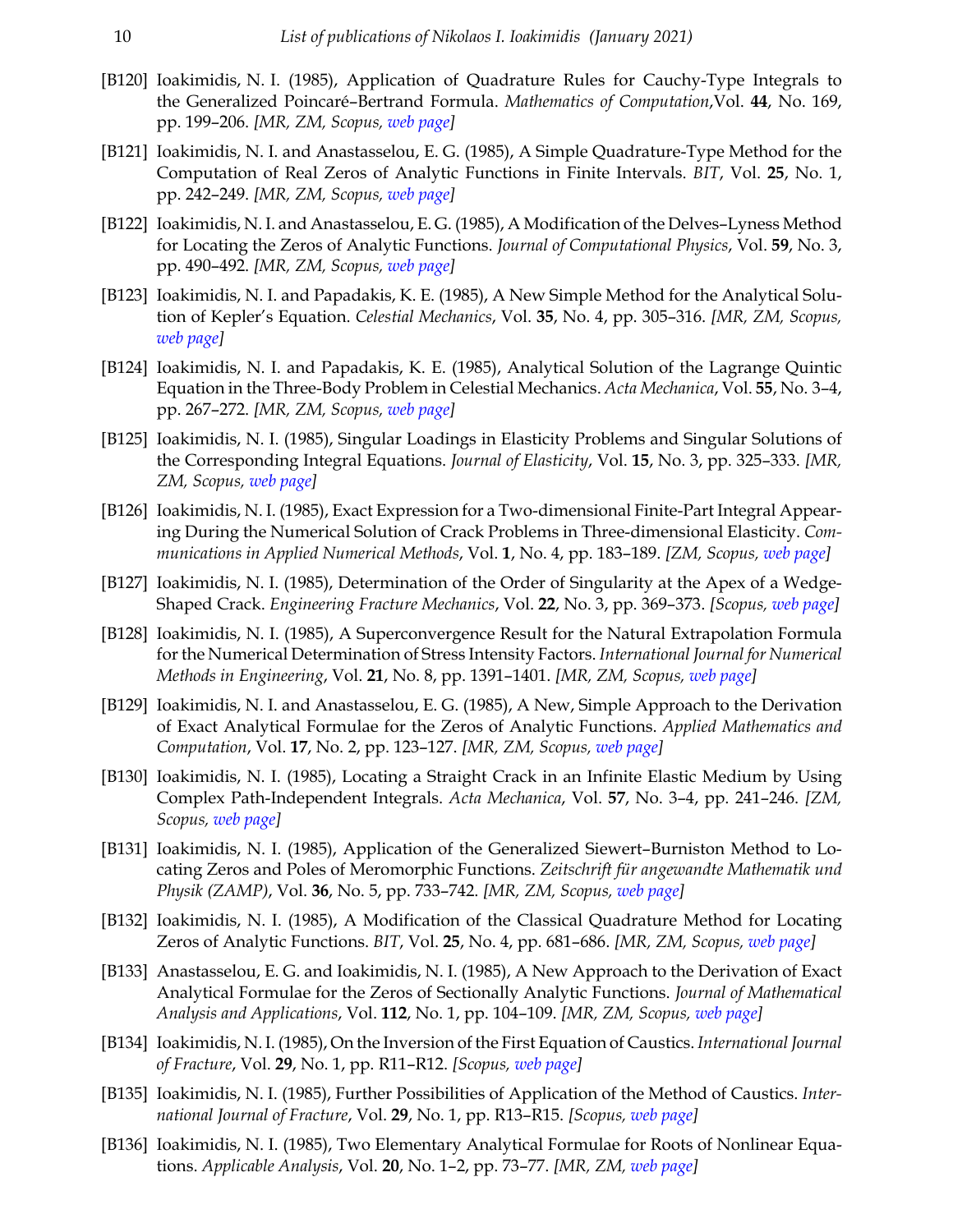- [B137] Ioakimidis, N. I. (1986), Application of the Gauss Quadrature Rule to the Numerical Solution of Nonlinear Equations. *International Journal of Computer Mathematics*, Vol. **18**, No. 3–4, pp. 311–322. *[ZM, Scopus, [web page](https://doi.org/10.1080/00207168608803497 )]*
- [B138] Ioakimidis, N. I. (1986), On the Gaussian Quadrature Rule for Finite-Part Integrals with a First-Order Singularity. *Communications in Applied Numerical Methods*, Vol. **2**, No. 2, pp. 123– 132. *[ZM, Scopus, [web page\]](https://doi.org/10.1002/cnm.1630020202)*
- [B139] Ioakimidis, N. I. (1986), A New Interpretation of Cauchy Type Singular Integrals with an Application to Singular Integral Equations. *Journal of Computational and Applied Mathematics*, Vol. **14**, No. 3, pp. 271–278. *[MR, ZM, Scopus, [web page](https://doi.org/10.1016/0377-0427(86)90065-8)]*
- [B140] Ioakimidis, N. I. (1986), Determination of Poles of Sectionally Meromorphic Functions. *Journal of Computational and Applied Mathematics*, Vol. **15**, No. 3, pp. 323–327. *[MR, ZM, Scopus, [web page\]](https://doi.org/10.1016/0377-0427(86)90223-2)*
- [B141] Ioakimidis, N. I. and Anastasselou, E. G. (1986), On the Simultaneous Determination of Zeros of Analytic or Sectionally Analytic Functions. *Computing*, Vol. **36**, No. 3, pp. 239–247. *[MR, ZM, Scopus, [web page](https://doi.org/10.1007/BF02240070)]*
- [B142] Ioakimidis, N. I. and Anastasselou, E. G. (1986), An Elementary Noniterative Quadrature-Type Method for the Numerical Solution of a Nonlinear Equation. *Computing*, Vol. **37**, No. 3, pp. 269–275. *[MR, ZM, Scopus, [web page](https://doi.org/10.1007/BF02252519)]*
- [B143] Ioakimidis, N. I. (1986), A One-Dimensional Hypersingular Integral Equation For Axisymmetric Planar Cracks in Three-Dimensional Isotropic Elasticity. *Revue Roumaine des Sciences Techniques, Série de Mécanique Appliquée*, Vol. **31**, No. 4, pp. 391–395. *[MR, Scopus, [web page at](http://nemertes.lis.upatras.gr/jspui/handle/10889/11153/?locale=en) [Nemertes](http://nemertes.lis.upatras.gr/jspui/handle/10889/11153/?locale=en) and [related pdf file\]](http://nemertes.lis.upatras.gr/jspui/bitstream/10889/11153/1/TR-1984-B143.pdf)*
- [B144] Ioakimidis, N. I. (1986), On the Boundary Integral Equation Method for the Problem of a Plane Crack Inside a Three-dimensional Elastic Medium. *Revue Roumaine des Sciences Techniques, Série de Mécanique Appliquée*, Vol. **31**, No. 5, pp. 533–538. *[MR, Scopus, [web page at](http://nemertes.lis.upatras.gr/jspui/handle/10889/11151/?locale=en) [Nemertes](http://nemertes.lis.upatras.gr/jspui/handle/10889/11151/?locale=en) and [related pdf file\]](http://nemertes.lis.upatras.gr/jspui/bitstream/10889/11151/1/TR-1985-B144.pdf)*
- [B145] Ioakimidis, N. I. (1986), A Note on Locating Straight-Crack Tips in Finite Plane Elastic Media. *International Journal of Fracture*, Vol. **32**, No. 1, pp. R11–R12. *[Scopus, [web page](http://link.springer.com/article/10.1007%2FBF00045896)]*
- [B146] Ioakimidis, N. I. (1986), A Real Analytical Integral Formula for a Simple Root of a System of Two Nonlinear Equations. *Facta Universitatis (Niš), Series Mathematics and Informatics*, Vol. **1**, pp. 65–71. *[MR, ZM, [web page\]](http://elibrary.matf.bg.ac.rs/bitstream/handle/123456789/2509/FU%20FR.pdf?sequence=1#page=62)*
- [B147] Ioakimidis, N. I. (1986), Application of Complex Path-Independent Integrals to the Solution of the Problem of a Straight Crack in a Finite Plane Isotropic Elastic Medium. *Journal of Elasticity*, Vol. **16**, No. 4, pp. 441–456. *[MR, ZM, Scopus, [web page\]](https://doi.org/10.1007/BF00041767)*
- [B148] Ioakimidis, N. I. (1987), Validity of the Hypersingular Integral Equation of Crack Problems in Three-dimensional Elasticity along the Crack Boundaries. *Engineering Fracture Mechanics*, Vol. **26**, No. 5, pp. 783–788. *[Scopus, [web page](https://doi.org/10.1016/0013-7944(87)90141-X)]*
- [B149] Ioakimidis, N. I. (1987), A Class of Surface-Independent Integrals in Three-dimensional Elasticity with an Application to Locating Planar Cracks. *International Journal of Fracture*, Vol. **33**, No. 3, pp. R51–R54. *[[web page](https://doi.org/10.1007/BF00013175)]*
- [B150] Ioakimidis, N. I. (1987), Application of Betti's Reciprocal Work Theorem to the Construction of the Hypersingular Integral Equation of a Plane Crack in Three-dimensional Elasticity. *Journal of Elasticity*, Vol. **18**, No. 2, pp. 165–171. *[MR, ZM, Scopus, [web page\]](https://doi.org/10.1007/BF00127555)*
- [B151] Anastasselou, E. G. and Ioakimidis, N. I. (1987), On the Location of Straight Discontinuity Intervals of Arbitrary Sectionally Analytic Functions by Using Complex Path-Independent Integrals. *Computer Methods in Applied Mechanics and Engineering*, Vol. **65**, No. 2, pp. 165–176. *[MR, ZM, Scopus, [web page\]](https://doi.org/10.1016/0045-7825(87)90011-9)*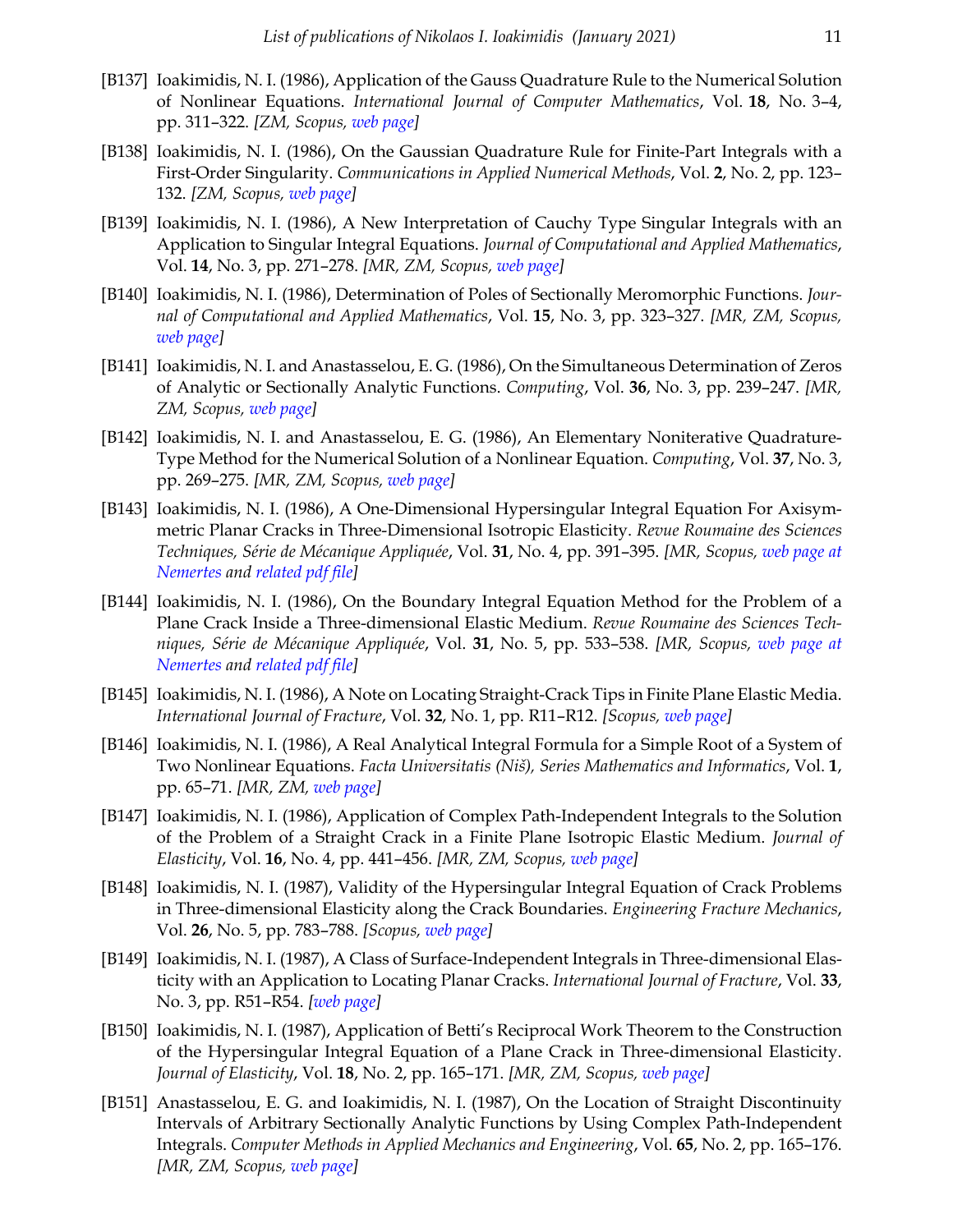- [B152] Ioakimidis, N. I. (1988), A Unified Riemann-Hilbert Approach to the Analytical Determination of Zeros of Sectionally Analytic Functions. *Journal of Mathematical Analysis and Applications*, Vol. **129**, No. 1, pp. 134–141. *[MR, ZM, Scopus, [web page\]](https://doi.org/10.1016/0022-247X(88)90238-7)*
- [B153] Ioakimidis, N. I. (1988), Location of Essential Singularities of a Class of Analytic Functions. *International Journal of Computer Mathematics*, Vol. **25**, No. 2, pp. 129–138. *[ZM, Scopus, [web](https://doi.org/10.1080/00207168808803666) [page\]](https://doi.org/10.1080/00207168808803666)*
- [B154] Ioakimidis, N. I. (1988), The Successive Approximations Method for the Airfoil Equation. *Journal of Computational and Applied Mathematics*, Vol. **21**, No. 2, pp. 231–238. *[MR, ZM, Scopus, [web page\]](https://doi.org/10.1016/0377-0427(88)90271-3)*
- [B155] Ioakimidis, N. I. and Pitta, M. S. (1988), Remarks on the Gaussian Quadrature Rule for Finite-Part Integrals with a Second-Order Singularity. *Computer Methods in Applied Mechanics and Engineering*, Vol. **69**, No. 3, pp. 325–343. *[MR, ZM, Scopus, [web page](https://doi.org/10.1016/0045-7825(88)90045-X)]*
- [B156] Ioakimidis, N. I. (1988), On the Practical Application of the Method of Complex Path-Independent Integrals to Problems of Fracture Mechanics. *International Journal of Fracture*, Vol. **36**, No. 3, pp. R51–R54. *[[web page](http://link.springer.com/article/10.1007%2FBF00035104)]*
- [B157] Ioakimidis, N. I. (1988), Mangler-Type Principal Value Integrals in Hypersingular Integral Equations for Crack Problems in Plane Elasticity. *Engineering Fracture Mechanics*, Vol. **31**, No. 5, pp. 895–898. *[Scopus, [web page](https://doi.org/10.1016/0013-7944(88)90245-7)]*
- [B158] Ioakimidis, N. I. (1988), The Hypersingular Integrodifferential Equation of a Straight Crack along the Interface of Two Bonded Isotropic Elastic Half-Planes. *International Journal of Fracture*, Vol. **38**, No. 4, pp. R75–R79. *[Scopus, [web page\]](http://link.springer.com/article/10.1007%2FBF00019808)*
- [B159] Ioakimidis, N. I. (1988), Application of Quadrature Rules to the Determination of Plane Equipotential Lines and Other Curves Defined by Harmonic Functions. *Applied Mathematics and Computation*, Vol. **27**, No. 2, pp. 147–154. *[MR, ZM, Scopus, [web page\]](https://doi.org/10.1016/0096-3003(88)90025-2)*
- [B160] Ioakimidis, N. I. and Papadakis, K. E. (1989), A New Class of Quite Elementary Closed-Form Integral Formulae for Roots of Nonlinear Equations. *Applied Mathematics and Computation*, Vol. **29**, No. 2, pp. 185–196. *[MR, Scopus, [web page](https://doi.org/10.1016/0096-3003(89)90101-X)]*
- [B161] Ioakimidis, N. I. (1989), On Kutt's Gaussian Quadrature Rule for Finite-Part Integrals. *Applied Numerical Mathematics*, Vol. **5**, No. 3, pp. 209–213. *[MR, ZM, Scopus, [web page](https://doi.org/10.1016/0168-9274(89)90034-2)]*
- [B162] Ioakimidis, N. I. (1989), Location of Boundary Contours and Discontinuity Arcs, of Known Shape and Conditions, of Analytic Functions by Using Contour Integrals. *Journal of Computational and Applied Mathematics*, Vol. **25**, No. 3, pp. 315–326. *[MR, ZM, Scopus, [web page](https://doi.org/10.1016/0377-0427(89)90035-6)]*
- [B163] Ioakimidis, N. I. (1989), A Theoretical Bound for the Modulus of the Generalized Stress Intensity Factor at an Interface Crack Tip Related to the Method of Caustics. *International Journal of Fracture*, Vol. **41**, No. 1, pp. R3–R8. *[Scopus, [web page](https://doi.org/10.1007/BF00014838)]*
- [B164] Ioakimidis, N. I. (1989), A Note on the Closed-Form Determination of Zeros and Poles of Generalized Analytic Functions. *Studies in Applied Mathematics*, Vol. **81**, No. 3, pp. 265–269. *[MR, ZM, Scopus, [web page\]](https://doi.org/10.1002/sapm1989813265)*
- [B165] Ioakimidis, N. I. (1990), Hypersingular Cauchy-Type Integrals in Crack Problems with Hypersingular Stress Fields. *International Journal of Fracture*, Vol. **42**, No. 2, pp. R33–R38. *[[web page\]](https://doi.org/10.1007/BF00018389)*
- [B166] Ioakimidis, N. I. (1990), Application of Betti's Reciprocal Work Theorem to the Location of Cracks in Three-dimensional Elasticity. *International Journal of Fracture*, Vol. **42**, No. 4, pp. R75–R77. *[\[web page](https://doi.org/10.1007/BF01185962)]*
- [B167] Ioakimidis, N. I. (1990), A Hybrid Method for the Solution of Problems of Bending of Thin Plates. *Revue Roumaine des Sciences Techniques, Série de Mécanique Appliquée*, Vol. **35**, No. 1, pp. 53–57. *[[web page at Nemertes](http://nemertes.lis.upatras.gr/jspui/handle/10889/11099/?locale=en) and [related pdf file\]](http://nemertes.lis.upatras.gr/jspui/bitstream/10889/11099/1/TR-1989-B167.pdf)*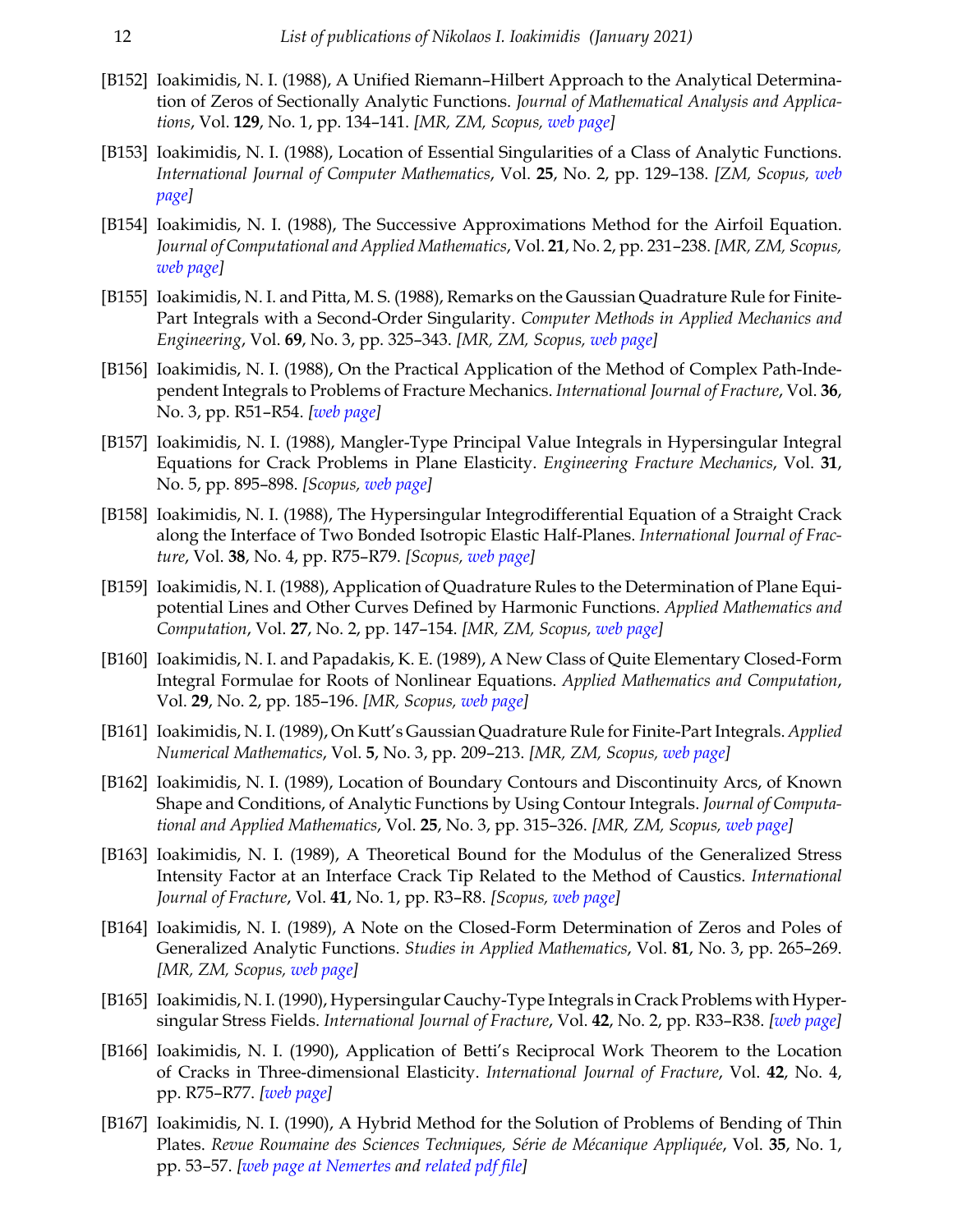- [B168] Ioakimidis, N. I. (1990), Two-dimensional Principal Value Hypersingular Integrals for Crack Problems in Three-dimensional Elasticity. *Acta Mechanica*, Vol. **82**, No. 1–2, pp. 129–134. *[MR, ZM, Scopus, [web page](https://doi.org/10.1007/BF01173742)]*
- [B169] Ioakimidis, N. I. (1990), A Hybrid Method for the Solution of Crack Problems Based on the Cauchy Integral Formula and the Riemann–Hilbert Problem. *Computers & Structures*, Vol. **35**, No. 6, pp. 729–732. *[MR, Scopus, [web page](https://doi.org/10.1016/0045-7949(90)90418-2)]*
- [B170] Ioakimidis, N. I. (1990), Generalized Mangler-Type Principal Value Integrals with an Application to Fracture Mechanics. *Journal of Computational and Applied Mathematics*, Vol. **30**, No. 2, pp. 227–234. *[MR, ZM, Scopus, [web page](https://doi.org/10.1016/0377-0427(90)90030-4)]*
- [B171] Ioakimidis, N. I. (1990), Symbolic Computations: A Powerful Method for the Solution of Crack Problems in Fracture Mechanics. *International Journal of Fracture*, Vol. **43**, No. 3, pp. R39– R42. *[[web page\]](https://doi.org/10.1007/BF00018346)*
- [B172] Ioakimidis, N. I. (1990), Symbolic Derivation of the Equations of Caustics about a Crack Tip. *Acta Mechanica*, Vol. **82**, No. 3–4, pp. 231–237. *[ZM, Scopus, [web page\]](https://doi.org/10.1007/BF01173631)*
- [B173] Ioakimidis, N. I. (1990), Locating Inclusions of the Same Material in Finite Plane Isotropic Elastic Media by Using Complex Path-Independent Integrals. *Strojnícky Časopis (Journal of Mechanical Engineering)*, Vol. **41**, No. 4, pp. 353–364. *[[web page at Nemertes](http://nemertes.lis.upatras.gr/jspui/handle/10889/10988/?locale=en) and [related pdf file\]](http://nemertes.lis.upatras.gr/jspui/bitstream/10889/10988/1/TR-1989-Y178.pdf)*
- [B174] Ioakimidis, N. I. (1990), Interaction of a Moment with a Crack Tip for the Determination of Weight Functions. *Engineering Fracture Mechanics*, Vol. **37**, No. 3, pp. 681–684. *[Scopus, [web](https://doi.org/10.1016/0013-7944(90)90391-S) [page\]](https://doi.org/10.1016/0013-7944(90)90391-S)*
- [B175] Ioakimidis, N. I. (1990), Elementary Real Path-Dependent Integrals for the Accurate Evaluation of Stress Intensity Factors at a Class of Straight Crack Tips. *Engineering Fracture Mechanics*, Vol. **37**, No. 3, pp. 685–689. *[Scopus, [web page](https://doi.org/10.1016/0013-7944(90)90392-T)]*
- [B176] Ioakimidis, N. I. (1990), Application of the Conformal Mapping and the Complex Path-Independent Integrals to the Location of Elliptical Holes and Inclusions in Plane Elasticity Problems. *Computer Methods in Applied Mechanics and Engineering*, Vol. **84**, No. 1, pp. 1–14. *[MR, ZM, Scopus, [web page\]](https://doi.org/10.1016/0045-7825(90)90086-2)*
- [B177] Ioakimidis, N. I., Perdios, E. A. and Papadakis, K. E. (1991), Numerical Estimation of the Coefficient of the Homogeneous Riemann–Hilbert Problem on the Basis of Boundary Data. *Applied Mathematics and Computation*, Vol. **41**, No. 1, pp. 21–33. *[MR, ZM, Scopus, [web page](https://doi.org/10.1016/0096-3003(91)90104-U)]*
- [B178] Ioakimidis, N. I. (1991), The Crack Tip Elastic Stress Field Using Computer Algebra Software. *Engineering Fracture Mechanics*, Vol. **38**, No. 1, pp. 95–100. *[Scopus, [web page](https://doi.org/10.1016/0013-7944(91)90210-R)]*
- [B179] Ioakimidis, N. I. (1991), Orders of Singularity at Wedge Apices: The Computer Algebra Approach. *Engineering Fracture Mechanics*, Vol. **38**, No. 4/5, pp. 349–352. *[Scopus, [web page\]](https://doi.org/10.1016/0013-7944(91)90014-R)*
- [B180] Ioakimidis, N. I. (1991), Chebyshev Approximations to Stress Intensity Factors: An Application of 'DERIVE'. *Communications in Applied Numerical Methods*, Vol. **7**, No. 4, pp. 289–293. *[ZM, Scopus, [web page\]](https://doi.org/10.1002/cnm.1630070406)*
- [B181] Ioakimidis, N. I. (1991), The Location of Discontinuity Intervals of Sectionally Analytic Functions: Application to the Interface Crack Problem. *Computers & Mathematics with Applications*, Vol. **21**, No. 2–3, pp. 69–74. *[MR, ZM, Scopus, [web page](https://doi.org/10.1016/0898-1221(91)90082-F)]*
- [B182] Ioakimidis, N. I., Papadakis, K. E. and Perdios, E. A. (1991), Numerical Evaluation of Analytic Functions by Cauchy's Theorem. *BIT*, Vol. **31**, No. 2, pp. 276–285. *[MR, ZM, Scopus, [web page\]](https://doi.org/10.1007/BF01931287)*
- [B183] Ioakimidis, N. I. (1991), Application of DERIVE to Conformal Mapping Techniques in Plane Elasticity Problems. *Computers & Structures*, Vol. **41**, No. 2, pp. 403–406. *[Scopus, [web page](https://doi.org/10.1016/0045-7949(91)90443-P)]*
- [B184] Ioakimidis, N. I. (1991), Construction of the Equation of Caustics in Dynamic Plane Elasticity Problems with the Help of REDUCE. *Computers & Structures*, Vol. **41**, No. 2, pp. 407–409. *[Scopus, [web page\]](https://doi.org/10.1016/0045-7949(91)90444-Q)*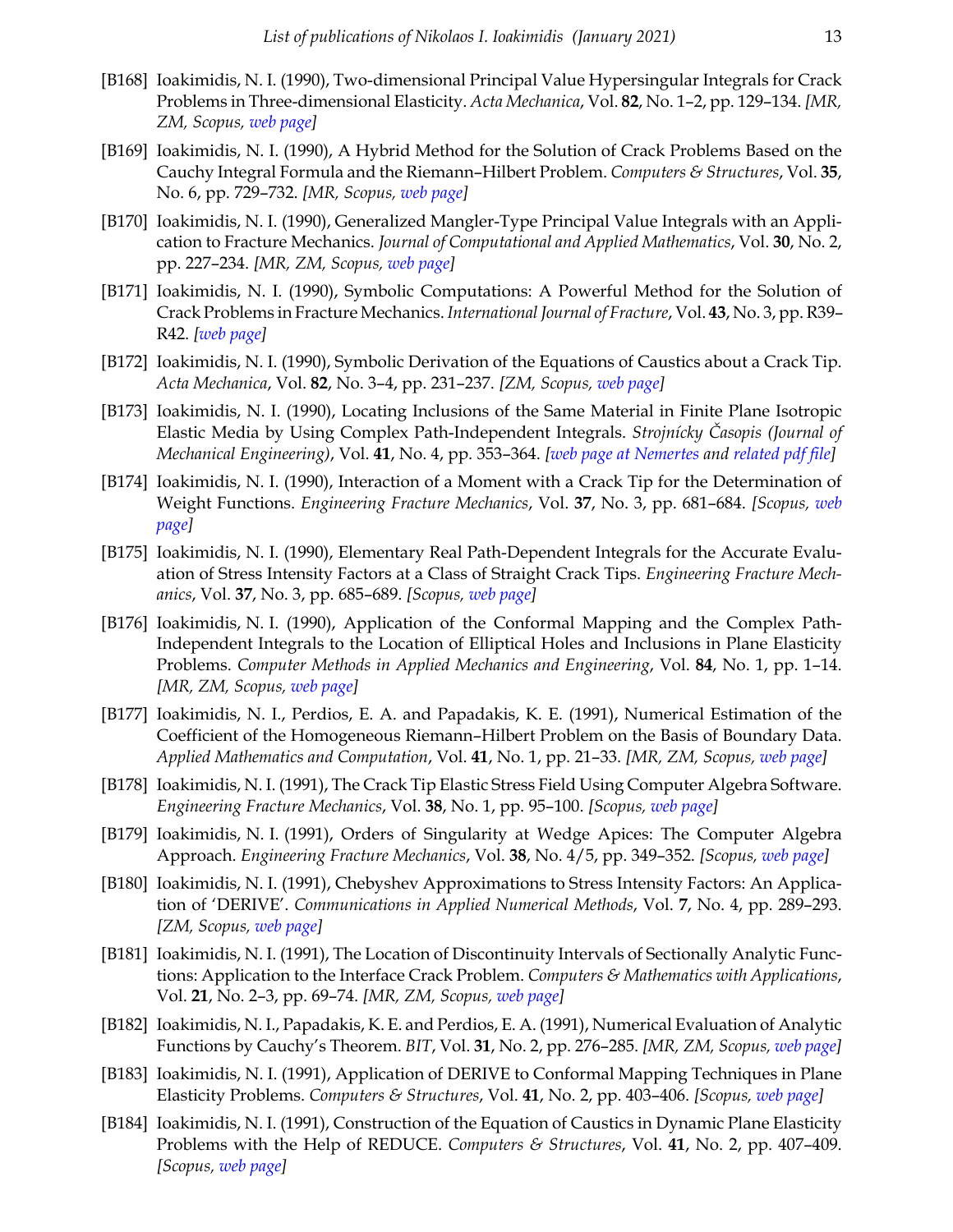- [B185] Ioakimidis, N. I. (1991), Construction of Singular Integral Equations for Interacting Straight Cracks by Using REDUCE. *Engineering Fracture Mechanics*, Vol. **40**, No. 6, pp. 1179–1184. *[Scopus, [web page\]](https://doi.org/10.1016/0013-7944(91)90180-9)*
- [B186] Ioakimidis, N. I. (1991), Computer Algebra and Symbolic Computational Mechanics. *IACM Bulletin*, Vol. **6**, No. 2, pp. 4–8. *[[web page at Nemertes](http://nemertes.lis.upatras.gr/jspui/handle/10889/10984/?locale=en) and [related pdf file\]](http://nemertes.lis.upatras.gr/jspui/bitstream/10889/10984/1/TR-1989-G21.pdf)*
- [B187] Ioakimidis, N. I. (1992), Application of Computer Algebra to the Iterative Solution of Singular Integral Equations. *Computer Methods in Applied Mechanics and Engineering*, Vol. **94**, No. 2, pp. 229–237. *[ZM, Scopus, [web page](https://doi.org/10.1016/0045-7825(92)90148-D)]*
- [B188] Ioakimidis, N. I. (1992), Locating Branch Points of Sectionally Analytic Functions by Using Contour Integrals and Numerical Integration Rules. *International Journal of Computer Mathematics*, Vol. **41**, No. 3–4, pp. 215–222. *[ZM, Scopus, [web page](https://doi.org/10.1080/00207169208804041)]*
- [B189] Ioakimidis, N. I. (1992), Minimax Approximation to Stress Intensity Factors with MATHE-MATICA. *Computers & Structures*, Vol. **43**, No. 1, pp. 181–183. *[ZM, Scopus, [web page\]](https://doi.org/10.1016/0045-7949(92)90093-F)*
- [B190] Ioakimidis, N. I. (1992), Application of Complex Path-Independent Integrals to Problems of Bending of Thin Elastic Plates. *Archive of Applied Mechanics (Ingenieur-Archiv)*, Vol. **62**, No. 4, pp. 248–255. *[ZM, Scopus, [web page](https://doi.org/10.1007/BF00804984)]*
- [B191] Ioakimidis, N. I. (1992), Semi-numerical Iterative Series Solution of Linear Algebraic Equations with 'MATHEMATICA'. *Communications in Applied Numerical Methods*, Vol. **8**, No. 7, pp. 421–429. *[ZM, [web page](https://doi.org/10.1002/cnm.1630080702)]*
- [B192] Ioakimidis, N. I. (1992), Application of MATHEMATICA to the Direct Solution of Torsion Problems by the Energy Method. *Computers & Structures*, Vol. **43**, No. 4, pp. 803–807. *[Scopus, [web page\]](https://doi.org/10.1016/0045-7949(92)90525-5)*
- [B193] Ioakimidis, N. I. (1992), Computation of the Orders of Singularity of Sectionally Analytic Functions. *Applied Mathematics and Computation*, Vol. **48**, No. 1, pp. 13–19. *[ZM, Scopus, [web](https://doi.org/10.1016/0096-3003(92)90015-S) [page\]](https://doi.org/10.1016/0096-3003(92)90015-S)*
- [B194] Ioakimidis, N. I. (1992), Application of MATHEMATICA to the Iterative SAN Solution of Singular Integral Equations Appearing in Crack Problems. *Advances in Engineering Software*, Vol. **14**, No. 2, pp. 151–156. *[Scopus, [web page](https://doi.org/10.1016/0965-9978(92)90061-J)]*
- [B195] Ioakimidis, N. I. (1992), Derivation of the Singular Integral Equations for Curvilinear Cracks with Computer Algebra Software. *Engineering Fracture Mechanics*, Vol. **43**, No. 4, pp. 671–676. *[Scopus, [web page\]](https://doi.org/10.1016/0013-7944(92)90209-W)*
- [B196] Ioakimidis, N. I. and Anastasselos, G. T. (1992), Direct Taylor-Series Solution of Singular Integral Equations with MAPLE. *Computers & Structures*, Vol. **45**, No. 3, pp. 613–617. *[Scopus, [web page\]](https://doi.org/10.1016/0045-7949(92)90446-7)*
- [B197] Ioakimidis, N. I. (1992), Application of MATHEMATICA to the Direct Semi-numerical Solution of Finite Element Problems. *Computers & Structures*, Vol. **45**, No. 5/6, pp. 833–839. *[ZM, Scopus, [web page](https://doi.org/10.1016/0045-7949(92)90043-Y)]*
- [B198] Ioakimidis, N. I. (1993), Elementary Applications of MATHEMATICA to the Solution of Elasticity Problems by the Finite Element Method. *Computer Methods in Applied Mechanics and Engineering*, Vol. **102**, No. 1, pp. 29–40. *[ZM, Scopus, [web page\]](https://doi.org/10.1016/0045-7825(93)90139-O)*
- [B199] Ioakimidis, N. I. and Anastasselou, E. G. (1993), Application of the Green and the Rayleigh– Green Reciprocal Identities to Path-Independent Integrals in Two- and Three-dimensional Elasticity. *Acta Mechanica*, Vol. **98**, No. 1–4, pp. 99–106. *[ZM, Scopus, [web page](https://doi.org/10.1007/BF01174296)]*
- [B200] Ioakimidis, N. I. (1993), The Gauss–Laguerre Quadrature Rule for Finite-Part Integrals. *Communications in Numerical Methods in Engineering*, Vol. **9**, No. 5, pp. 439–450. *[MR, ZM, Scopus, [web page\]](https://doi.org/10.1002/cnm.1640090509)*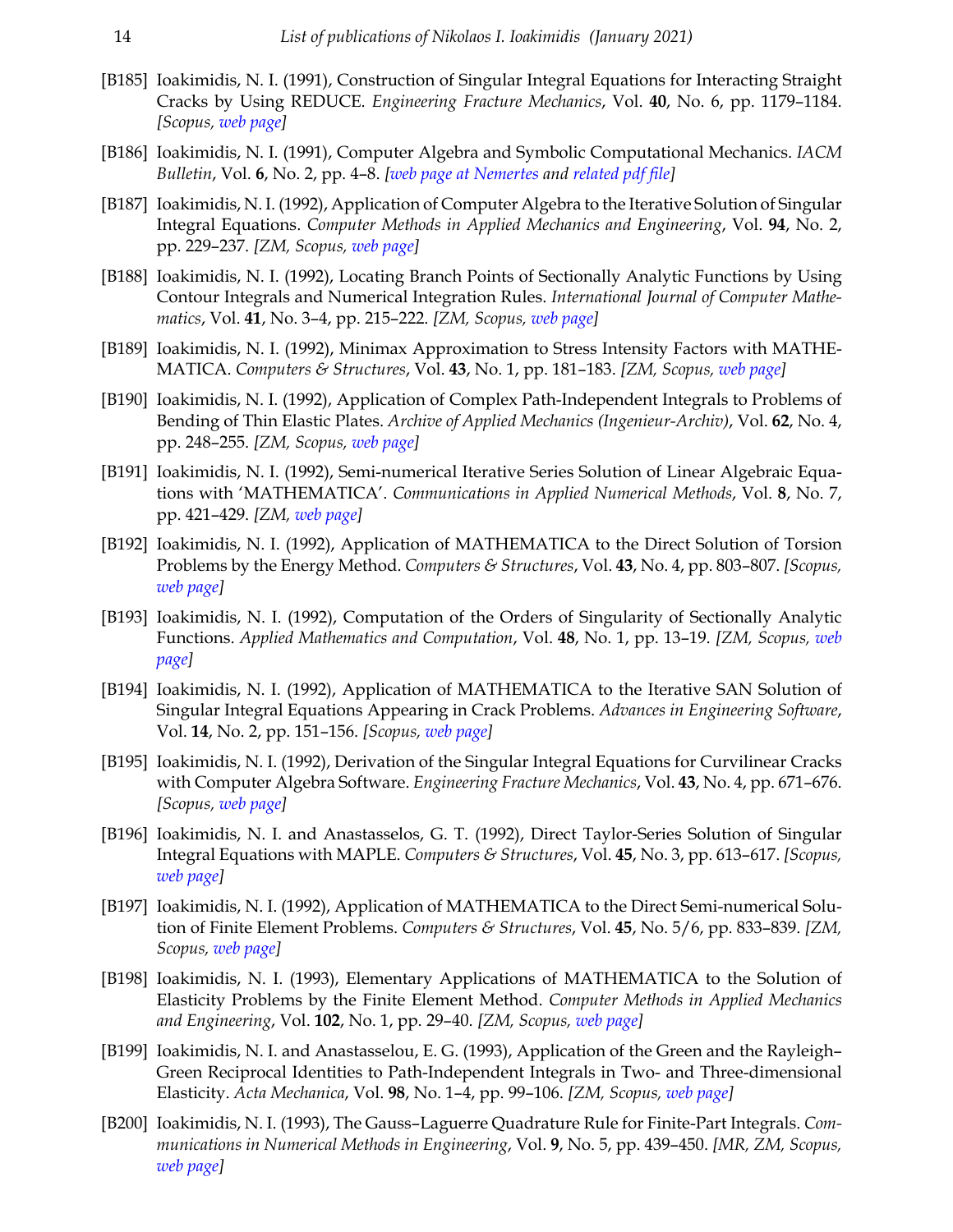- [B201] Ioakimidis, N. I. and Anastasselou, E. G. (1993), Constructing Elementary Databases by Using Mechanics-Related Functions and Object Types in Fracture Mechanics with MATHEMATI-CA. *Computers & Structures*, Vol. **47**, No. 2, pp. 233–238. *[Scopus, [web page\]](https://doi.org/10.1016/0045-7949(93)90371-J)*
- [B202] Ioakimidis, N. I. (1993), Locating a Crack of Arbitrary but Known Shape by the Method of Path-Independent Integrals. *International Journal of Solids and Structures*, Vol. **30**, No. 14, pp. 1939–1956. *[ZM, Scopus, [web page\]](https://doi.org/10.1016/0020-7683(93)90226-W)*
- [B203] Ioakimidis, N. I. and Anastasselou, E. G. (1993), Computer-Based Manipulation of Systems of Equations in Elasticity Problems with Gröbner Bases. *Computer Methods in Applied Mechanics and Engineering*, Vol. **110**, No. 1–2, pp. 103–111. *[MR, ZM, Scopus, [web page\]](https://doi.org/10.1016/0045-7825(93)90022-P)*
- [B204] Ioakimidis, N. I. and Anastasselos, G. T. (1993), Treatment of the 'Pole' at Infinity in Classical Numerical Integration with Computer Algebra Software. *International Journal of Computer Mathematics*, Vol. **49**, No. 1–2, pp. 75–83. *[ZM, Scopus, [web page\]](https://doi.org/10.1080/00207169308804218)*
- [B205] Ioakimidis, N. I. and Anastasselou, E. G. (1994), Application of Gröbner Bases to Problems of Movement of a Particle. *Computers & Mathematics with Applications*, Vol. **27**, No. 3, pp. 51–57. *[MR, ZM, Scopus, [web page\]](https://doi.org/10.1016/0898-1221(94)90046-9)*
- [B206] Ioakimidis, N. I. and Anastasselou, E. G. (1994), Derivation of the Equation of Caustics in Cartesian Coordinates with Maple. *Engineering Fracture Mechanics*, Vol. **48**, No. 1, pp. 147– 149. *[Scopus, [web page\]](https://doi.org/10.1016/0013-7944(94)90151-1)*
- [B207] Ioakimidis, N. I. and Anastasselos, G. T. (1994), On the Evaluation of Stress Intensity Factors for a Simple Crack under Parametric Loading. *Computers & Structures*, Vol. **51**, No. 6, pp. 791– 794. *[ZM, Scopus, [web page\]](https://doi.org/10.1016/S0045-7949(05)80019-7)*
- [B208] Ioakimidis, N. I. and Anastasselou, E. G. (1994), Gröbner Bases in Truss Problems with Maple. *Computers & Structures*, Vol. **52**, No. 5, pp. 1093–1096. *[ZM, Scopus, [web page\]](https://doi.org/10.1016/0045-7949(94)90093-0 )*
- [B209] Ioakimidis, N. I. (1994), Symbolic Computations for the Solution of Inverse/Design Problems with Maple. *Computers & Structures*, Vol. **53**, No. 1, pp. 63–68. *[ZM, Scopus, [web page](https://doi.org/10.1016/0045-7949(94)90130-9)]*
- [B210] Ioakimidis, N. I. (1994), Various Theoretical Applications of the Maximum Modulus Principle to the Experimental Method of Caustics. *Mechanics Research Communications*, Vol. **21**, No. 5, pp. 509–516. *[MR, ZM, Scopus, [web page](https://doi.org/10.1016/0093-6413(94)90046-9)]*
- [B211] Ioakimidis, N. I. and Anastasselos, G. T. (1995), Solution of Plane Elasticity Problems with Mathematica. *Computers & Structures*, Vol. **55**, No. 2, pp. 229–236. *[MR, ZM, Scopus, [web page\]](https://doi.org/10.1016/0045-7949(94)00467-H)*
- [B212] Ioakimidis, N. I. (1995), Elementary Quantifier-Free Formulae in Boundary Elements. *Boundary Elements Communications*, Vol. **6**, No. 3, pp. 107–112. *[Scopus, [web page at Nemertes](http://nemertes.lis.upatras.gr/jspui/handle/10889/10986/?locale=en) and [related pdf file](http://nemertes.lis.upatras.gr/jspui/bitstream/10889/10986/1/TR-1994-M10.pdf)]*
- [B213] Ioakimidis, N. I. (1995), Kahan's Ellipse Problem, Quantifier Elimination and Computational Mechanics. *IACM Bulletin*, Vol. **10**, No. 1, pp. 7–11. *[\[web page at Nemertes](http://nemertes.lis.upatras.gr/jspui/handle/10889/10985/?locale=en) and [related pdf file\]](http://nemertes.lis.upatras.gr/jspui/bitstream/10889/10985/1/TR-1994-M9.pdf)*
- [B214] Ioakimidis, N. I. (1995), Determination of Critical Buckling Loads with Gröbner Bases. *Computers & Structures*, Vol. **55**, No. 3, pp. 433–440. *[ZM, Scopus, [web page](https://doi.org/10.1016/0045-7949(95)98869-R)]*
- [B215] Ioakimidis, N. I. (1995), Computer-Generated Formulae for the Location of Straight Cracks. *Engineering Fracture Mechanics*, Vol. **51**, No. 5, pp. 847–850. *[Scopus, [web page\]](https://doi.org/10.1016/0013-7944(94)00324-B)*
- [B216] Ioakimidis, N. I. (1995), Remarks on the Gauss Quadrature Rule for a Particular Class of Finite-Part Integrals. *International Journal for Numerical Methods in Engineering*, Vol. **38**, No. 14, pp. 2433–2448. *[MR, ZM, Scopus, [web page\]](https://doi.org/10.1002/nme.1620381408)*
- [B217] Ioakimidis, N. I. (1995), Application of Quantifier Elimination to a Simple Elastic Beam Finite Element below a Straight Rigid Obstacle. *Mechanics Research Communications*, Vol. **22**, No. 3, pp. 271–278. *[ZM, Scopus, [web page](https://doi.org/10.1016/0093-6413(95)00023-K)]*
- [B218] Ioakimidis, N. I. (1995), An Inequality Constraint for the Deflection of an Elastic Beam under a Uniform Distributed Loading. *Strojnícky Časopis (Journal of Mechanical Engineering)*, Vol. **46**, No. 4, pp. 229–242. *[[web page at Nemertes](http://nemertes.lis.upatras.gr/jspui/handle/10889/11012/?locale=en) and [related pdf file\]](http://nemertes.lis.upatras.gr/jspui/bitstream/10889/11012/1/TR-1994-M13.pdf)*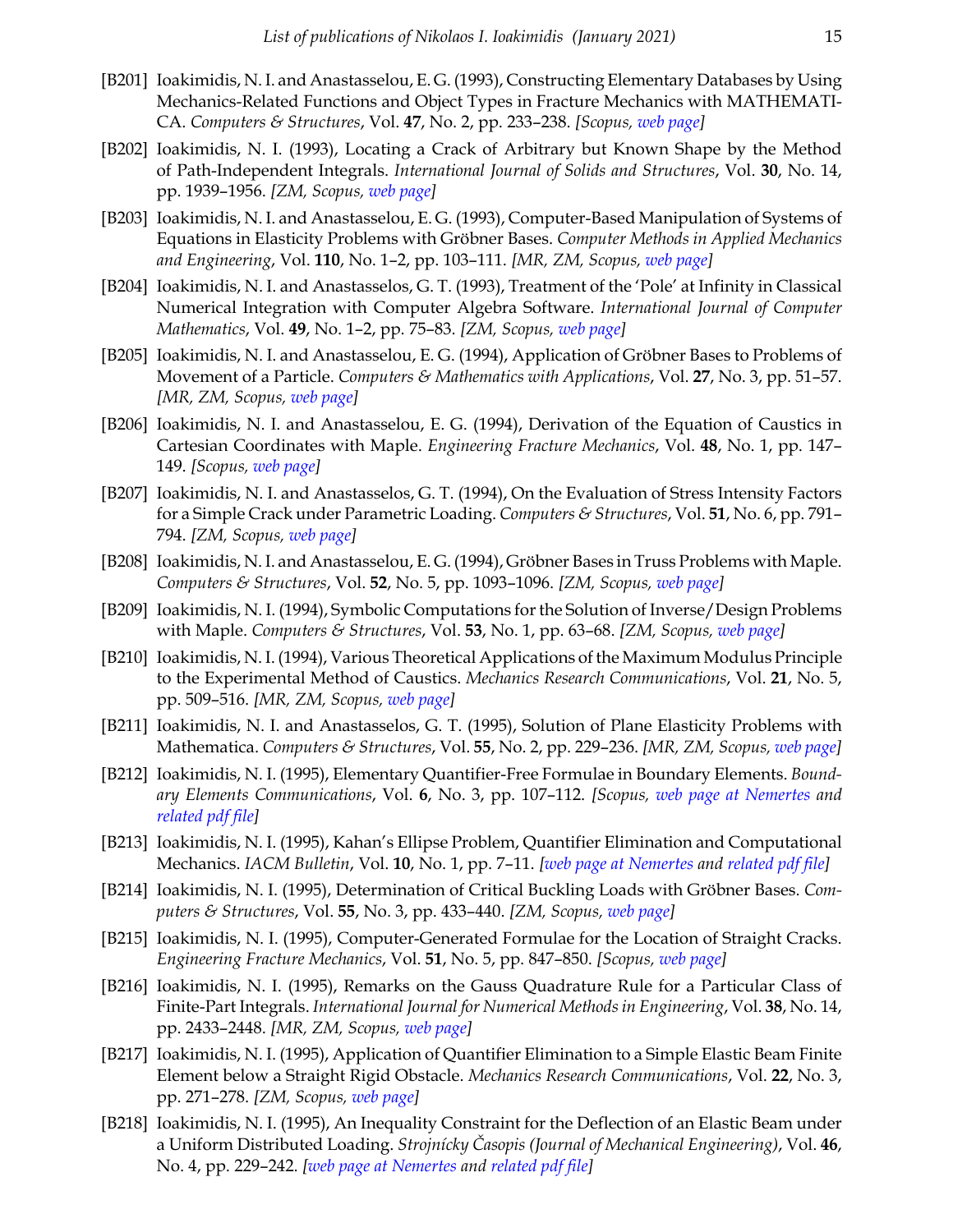- [B219] Ioakimidis, N. I. (1995), Computer-Aided Quantifier Elimination in Crack Problems under Constraints for the Stress Intensity Factors. *Engineering Fracture Mechanics*, Vol. **52**, No. 3, pp. 571–574. *[Scopus, [web page\]](https://doi.org/10.1016/0013-7944(95)00031-P)*
- [B220] Ioakimidis, N. I. (1996), Deciding in Elasticity Problems by Using Sturm's Theorem.*Computers & Structures*, Vol. **58**, No. 1, pp. 123–131. *[MR, ZM, Scopus, [web page\]](https://doi.org/10.1016/0045-7949(95)00124-Y)*
- [B221] Ioakimidis, N. I. (1996), Beams on Tensionless Elastic Foundation: Approximate Quantifier Elimination with Chebyshev Series. *International Journal for Numerical Methods in Engineering*, Vol. **39**, No. 4, pp. 663–686. *[MR, ZM, Scopus, [web page](https://doi.org/10.1002/(SICI)1097-0207(19960229)39:4<663::AID-NME875>3.0.CO;2-8)]*
- [B222] Ioakimidis, N. I. and Anastasselou, E. G. (1996), Annihilation of Loading Parameters in Classical Numerical Methods with Differential Equations. *Computers & Structures*, Vol. **59**, No. 2, pp. 265–271. *[MR, ZM, Scopus, [web page](https://doi.org/10.1016/0045-7949(95)00257-X)]*
- [B223] Ioakimidis, N. I. (1996), Inequality Constraints in Rectangular Finite/Boundary Elements. *Computers & Structures*, Vol. **60**, No. 3, pp. 415–431. *[MR, ZM, Scopus, [web page](https://doi.org/10.1016/0045-7949(95)00386-X)]*
- [B224] Ioakimidis, N. I. (1996), The Equation of Caustics in Cartesian Coordinates for Mixed-Mode Stress Intensity Factors. *Engineering Fracture Mechanics*, Vol. **54**, No. 3, pp. 441–443. *[Scopus, [web page\]](https://doi.org/10.1016/0013-7944(95)00208-1)*
- [B225] Ioakimidis, N. I. (1996), Lack-of-Contact Conditions for a Penny-Shaped Crack under a Polynomial Normal Loading. *Acta Mechanica*, Vol. **117**, No. 1–4, pp. 229–235. *[ZM, Scopus, [web](https://doi.org/10.1007/BF01181051) [page\]](https://doi.org/10.1007/BF01181051)*
- [B226] Ioakimidis, N. I. (1996), Inequality Constraints in One-dimensional Finite Elements for an Elastic Beam on a Tensionless Winkler Foundation. *Finite Elements in Analysis and Design*, Vol. **24**, No. 2, pp. 67–75. *[MR, ZM, Scopus, [web page](https://doi.org/10.1016/S0168-874X(96)00028-5 )]*
- [B227] Ioakimidis, N. I. (1997), Conditions for Contact/Lack of Contact along a Loaded Simple Straight Crack in Plane Isotropic Elasticity. *Engineering Fracture Mechanics*, Vol. **56**, No. 5, pp. 675–689. *[Scopus, [web page\]](https://doi.org/10.1016/S0013-7944(96)00125-7)*
- [B228] Ioakimidis, N. I. (1997), Quantifier Elimination in Applied Mechanics Problems with Cylindrical Algebraic Decomposition. *International Journal of Solids and Structures*, Vol. **34**, No. 30, pp. 4037–4070. *[MR, ZM, Scopus, [web page\]](https://doi.org/10.1016/S0020-7683(97)00002-4)*
- [B229] Ioakimidis, N. I. (1997), A Numerical Replacement of Computer Algebra Methods for the Derivation of Polynomial Equations in Mechanics. *Advances in Engineering Software*, Vol. **28**, No. 8, pp. 539–547. *[Scopus, [web page](https://doi.org/10.1016/S0965-9978(97)00032-X)]*
- [B230] Ioakimidis, N. I. (1998), Classical Numerical Methods in Engineering: A Note on Existential Quantifier Elimination under Parametric Inequality Constraints. *Communications in Numerical Methods in Engineering*, Vol. **14**, No. 2, pp. 103–134. *[MR, ZM, Scopus, [web page](https://doi.org/10.1002/(SICI)1099-0887(199802)14:2<103::AID-CNM133>3.0.CO;2-V)]*
- [B231] Ioakimidis, N. I. (1998), Application of Computer-Generated Finite-Difference Equations to Decision and Inverse Problems in Elasticity. *Computers & Structures*, Vol. **68**, No. 5, pp. 529– 541. *[MR, ZM, Scopus, [web page\]](https://doi.org/10.1016/S0045-7949(98)00061-3)*
- [B232] Ioakimidis, N. I. (1999), Fracture Initiation at an Elastic Crack Tip: A Computational Implementation of the *T*-criterion. *International Journal of Fracture*, Vol. **98**, No. 3–4, pp. 293–311. *[Scopus, [web page\]](https://doi.org/10.1023/A:1018662729282)*
- [B233] Ioakimidis, N. I. (1999), REDLOG-Aided Derivation of Feasibility Conditions in Applied Mechanics and Engineering Problems under Simple Inequality Constraints. *Journal of Mechanical Engineering (Strojnícky Časopis)*, Vol. **50**, No. 1, pp. 58–69. *[[web page at Nemertes](http://nemertes.lis.upatras.gr/jspui/handle/10889/11096/?locale=en) and [related pdf](http://nemertes.lis.upatras.gr/jspui/bitstream/10889/11096/1/TR-1998-O3.pdf) [file](http://nemertes.lis.upatras.gr/jspui/bitstream/10889/11096/1/TR-1998-O3.pdf)]*
- [B234] Ioakimidis, N. I. (1999), Automatic Derivation of Positivity Conditions inside Boundary Elements with the Help of the REDLOG Computer Logic Package. *Engineering Analysis with Boundary Elements*, Vol. **23**, No. 10, pp. 847–856. *[ZM, Scopus, [web page](https://doi.org/10.1016/S0955-7997(99)00049-1)]*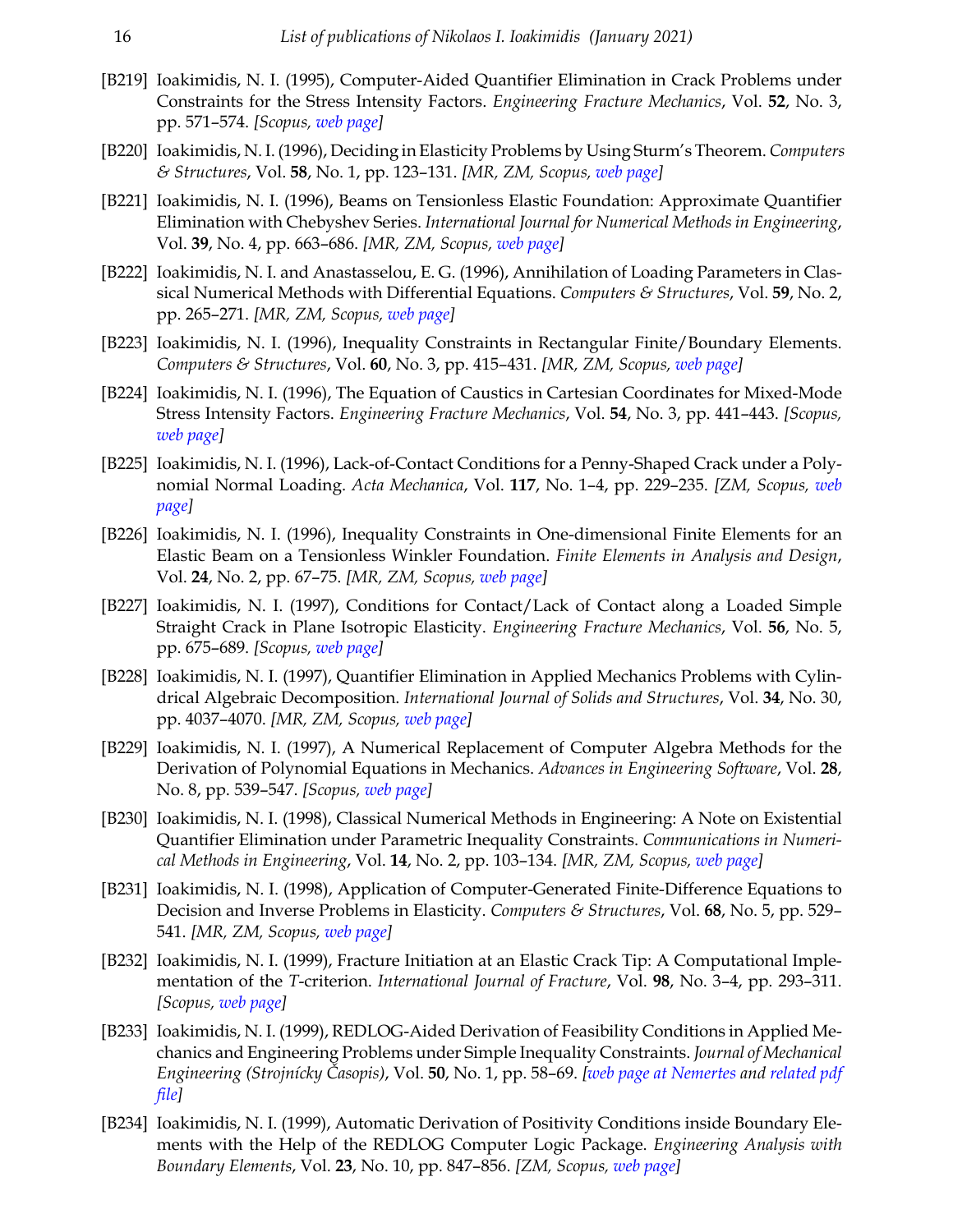- [B235] Ioakimidis, N. I. (2000), On the Efficient Computation of the Stress Components near a Closed Boundary in Plane Elasticity by Using Classical Complex Boundary Integral Equations. *International Journal for Numerical Methods in Engineering*, Vol. **47**, No. 11, pp. 1865–1885. *[MR, ZM, Scopus, [web page\]](https://doi.org/10.1002/(SICI)1097-0207(20000420)47:11<1865::AID-NME856>3.0.CO;2-I)*
- [B236] Ioakimidis, N. I. (2000), Derivation of Feasibility Conditions in Engineering Problems under Parametric Inequality Constraints with Classical Fourier Elimination. *International Journal for Numerical Methods in Engineering*, Vol. **48**, No. 11, pp. 1583–1599. *[MR, ZM, Scopus, [web page\]](https://doi.org/10.1002/1097-0207(20000820)48:11<1583::AID-NME962>3.0.CO;2-W)*
- [B237] Ioakimidis, N. I. (2001), Finite Differences/Elements in Classical Beam Problems: Derivation of Feasibility Conditions under Parametric Inequality Constraints with the Help of Reduce and REDLOG. *Computational Mechanics*, Vol. **27**, No. 2, pp. 145–153. *[ZM, Scopus, [web page](https://doi.org/10.1007/s004660000223)]*
- [B238] Ioakimidis, N. I. (2016), Derivation of Conditions of Complete Contact for a Beam on a Tensionless Winkler Elastic Foundation with *Mathematica*. *Mechanics Research Communications*, Vol. **72**, pp. 64–73. *[Scopus, [web page\]](https://doi.org/10.1016/j.mechrescom.2016.01.007)*
- [B239] Ioakimidis, N. I. (2017), Caustics, Pseudocaustics and the Related Illuminated and Dark Regions with the Computational Method of Quantifier Elimination. *Optics and Lasers in Engineering*, Vol. **88**, pp. 280–300. *[Scopus, [web page\]](https://doi.org/10.1016/j.optlaseng.2016.07.001)*
- [B240] Ioakimidis, N. I. (2017), Application of Quantifier Elimination to Inverse Buckling Problems. *Acta Mechanica*, Vol. **228**, No. 10, pp. 3709–3724. *[\[MR,](https://mathscinet.ams.org/mathscinet/pdf/3703494.pdf) ZM, Scopus, [web page\]](https://doi.org/10.1007/s00707-017-1905-5)*
- [B241] Ioakimidis, N. I. (2017), Application of Quantifier Elimination to Mixed-Mode Fracture Criteria in Crack Problems. *Archive of Applied Mechanics*, Vol. **87**, No. 10, pp. 1567–1604. *[Scopus, [web page\]](https://doi.org/10.1007/s00419-017-1274-5)*
- [B242] Ioakimidis, N. I. (2017), Supplementing the Numerical Solution of Singular/Hypersingular Integral Equations/Inequalities with Parametric Inequality Constraints with Applications to Crack Problems. *Computer Assisted Methods in Engineering and Science*, Vol. **24**, No. 1, pp. 41– 65. *[[MR](https://mathscinet.ams.org/mathscinet/pdf/3752581.pdf), Scopus, [web page](http://cames.ippt.gov.pl/index.php/cames/article/view/202)]*
- [B243] Ioakimidis, N. I. (2018), The Energy Method in Problems of Buckling of Bars with Quantifier Elimination. *Structures*, Vol. **13**, pp. 47–65. *[Scopus, [web page](https://doi.org/10.1016/j.istruc.2017.08.002)]*

#### **C. OTHER SCIENTIFIC PUBLICATIONS**

- [C1] Theocaris, P. S. and Ioakimidis, N. I. (1977), A New Method for the Solution of the Problem of a Star-Shaped Crack in an Infinite Isotropic Elastic Medium (in Greek). *Scientific Papers, NTU Faculty of Civil Engineering*, Vol. **1**, No. 1, pp. 1–13. National Technical University (NTU) of Athens, Athens. *[web pages of the related Technical Report (in English): [web page at the University](https://blogs.upatras.gr/ioakimid/wp-content/uploads/sites/51/2018/04/TR-1977-C1.pdf) [of Patras,](https://blogs.upatras.gr/ioakimid/wp-content/uploads/sites/51/2018/04/TR-1977-C1.pdf) [web page at ResearchGate\]](https://www.researchgate.net/publication/333042668)*
- [C2] Ioakimidis, N. I. (1984), Numerical Comparison of Two Regularization Methods for Singular Integral Equations. In: *Numerical Solution of Singular Integral Equations* (A. Gerasoulis and R. Vichneventsky, editors). Proceedings of an IMACS International Symposium held at Lehigh University, Bethlehem, Pennsylvania, U.S.A., June 21–22, 1984. Published by IMACS, Rutgers University, New Brunswick, New Jersey, U.S.A., pp. 51–53. *[\[web page at Nemertes](http://nemertes.lis.upatras.gr/jspui/handle/10889/10990/?locale=en) and [related pdf file](http://nemertes.lis.upatras.gr/jspui/bitstream/10889/10990/1/TR-1984-IMACS.pdf)]*
- [C3] Ioakimidis, N. I. (1987), A New Approach to the Construction of Some Path-Independent Integrals about Crack Tips. In the *Proceedings of the First National Congress on Mechanics*, Vol. I, pp. 459–469. Hellenic Society for Theoretical and Applied Mechanics (HSTAM) and the Technical Chamber of Greece, Athens, Greece. *[\[web page at Nemertes](http://nemertes.lis.upatras.gr/jspui/handle/10889/10925/?locale=en) and [related pdf file](http://nemertes.lis.upatras.gr/jspui/bitstream/10889/10925/1/TR-1986-Y94.pdf), [web page at ResearchGate](https://www.researchgate.net/publication/333059394)]*
- [C4] Ioakimidis, N. I. (1987), Quadrature Methods for the Determination of Zeros of Transcendental Functions—a Review. In: *Numerical Integration: Recent Developments, Software and Applications*(P. Keast and G. Fairweather, editors), pp. 61–82. Proceedings of a NATO Advanced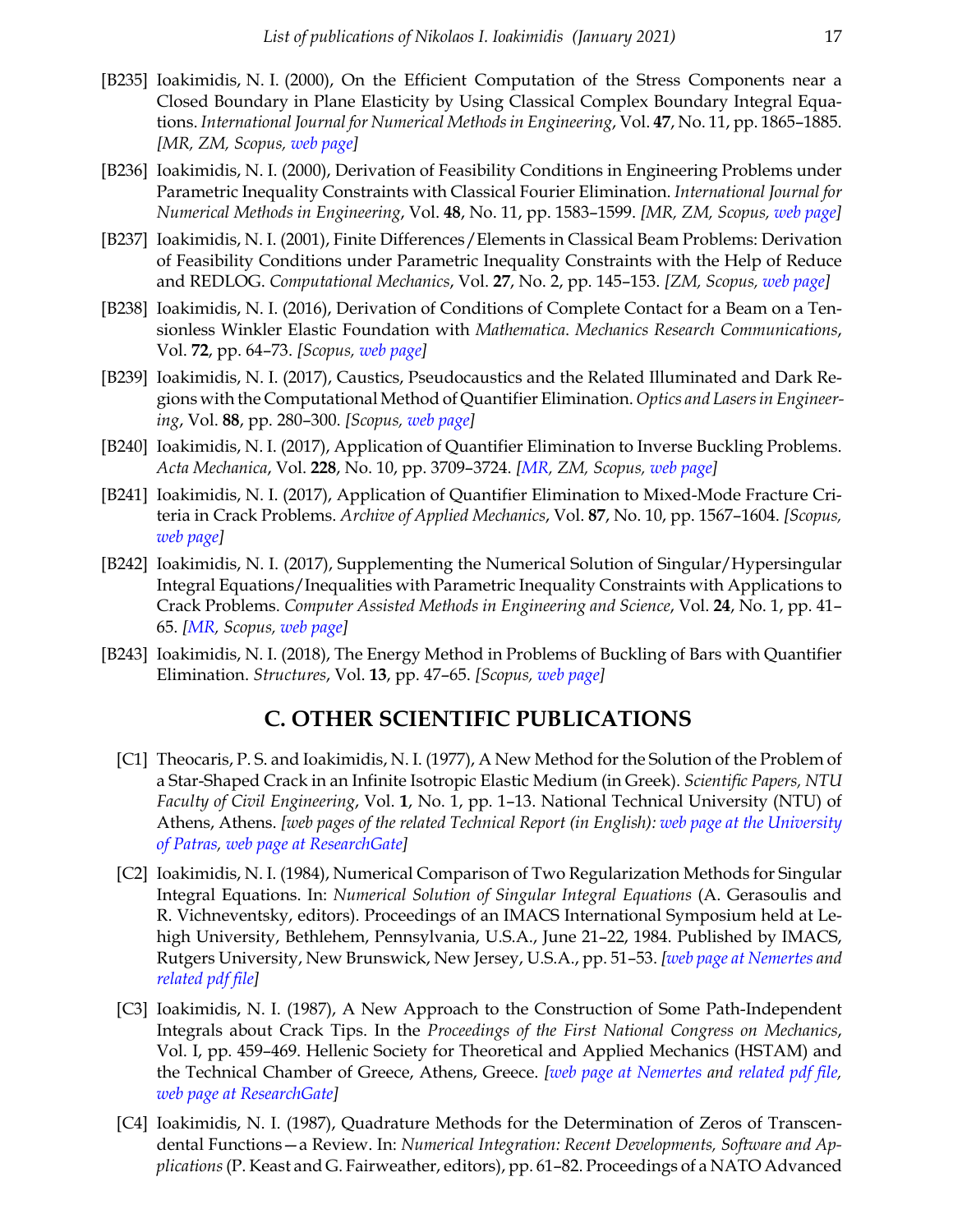Research Workshop, Halifax, Canada, Aug. 11–15, 1986 (NATO ASI Series, Series C: Mathematical and Physical Sciences, Vol. **203**). Reidel, Dordrecht, The Netherlands. *[MR, ZM, [web](https://doi.org/10.1007/978-94-009-3889-2_5) [page\]](https://doi.org/10.1007/978-94-009-3889-2_5)*

- [C5] Ioakimidis, N. I. (1992), Application of Computer Algebra Software to the Derivation of Numerical Integration Rules for Singular and Hypersingular Integrals. In: *Numerical Integration: Recent Developments, Software and Applications* (T. O. Espelid and A. Genz, editors), pp. 121–131. Proceedings of a NATO Advanced Research Workshop, Bergen, Norway, June 17–21, 1991 (NATO ASI Series, Series C: Mathematical and Physical Sciences, Vol. **357**). Kluwer, Dordrecht, The Netherlands. *[ZM, [web page\]](https://doi.org/10.1007/978-94-011-2646-5_10)*
- [C6] Ioakimidis, N. I. (1992), Direct Solution of Plane Elasticity Problems by Using the Muskhelishvili Functional Equation and Computer Algebra Software. In the *Proceedings of the 1st National Congress on Computational Mechanics* (D. E. Beskos, editor), Vol. I, pp. 212–219. Greek Association of Computational Mechanics (GRACM), Athens, Greece, 3–4 September 1992. University of Patras Press. *[\[web page at Nemertes](http://nemertes.lis.upatras.gr/jspui/handle/10889/10918/?locale=en) and [related pdf file](http://nemertes.lis.upatras.gr/jspui/bitstream/10889/10918/1/TR-1992-I14.pdf), [web page at ResearchGate\]](https://www.researchgate.net/publication/333059616)*
- [C7] Ioakimidis, N. I. (1993), Application of MATHEMATICA to the Rayleigh–Ritz Method for Plane Elasticity Problems. In the *Proceedings of the 3rd National Congress on Mechanics* (P. S. Theocaris, editor), Vol. 2, pp. 691–698. Hellenic Society for Theoretical & Applied Mechanics (HSTAM), Athens, Greece, June 25–27, 1992. Athens University Press. *[[web page at Nemertes](http://nemertes.lis.upatras.gr/jspui/handle/10889/10916/?locale=en) and [related pdf file](http://nemertes.lis.upatras.gr/jspui/bitstream/10889/10916/1/TR-1992-I11.pdf), [web page at ResearchGate](https://www.researchgate.net/publication/283970997)]*
- [C8] Ioakimidis, N. I. (1998), Elementary Engineering Mechanics Applications of the OTTER Automated Reasoning System. In the *Proceedings of the 5th National Congress on Mechanics* (P. S. Theocaris, D. I. Fotiadis and C. V. Massalas, editors), Vol. 2, pp. 759–766. Hellenic Society for Theoretical & Applied Mechanics (HSTAM) and the University of Ioannina, Ioannina, Greece, Aug. 27–30, 1998. The University of Ioannina Press, Ioannina. *[\[web page at Nemertes](http://nemertes.lis.upatras.gr/jspui/handle/10889/10919/?locale=en) and [related pdf file](http://nemertes.lis.upatras.gr/jspui/bitstream/10889/10919/1/TR-1998-O1.pdf), [web page at ResearchGate](https://www.researchgate.net/publication/333059635)]*
- [C9] Ioakimidis, N. I. (2001), *Mathematica*-Based Formula Verification in Applied Mechanics. In the Proceedings of the ASME - Greek Section, First National Conference on *Recent Advances in Mechanical Engineering*, September 17–20, 2001, Patras, Greece (Drakatos P., Conference Chairman), paper ANG1/P093, 6 pages. *[[web page at Nemertes](http://nemertes.lis.upatras.gr/jspui/handle/10889/10847/?locale=en) and [related pdf file,](http://nemertes.lis.upatras.gr/jspui/bitstream/10889/10847/1/ANG1-P093-2001-C9.pdf) [web page at](https://www.researchgate.net/publication/228920328) [ResearchGate](https://www.researchgate.net/publication/228920328)]*
- [C10] Ioakimidis, N. I. (2001), *Mathematica*-Based Natural Language Processing in Applied Mechanics. In the Proceedings of the ASME - Greek Section, First National Conference on *Recent Advances in Mechanical Engineering*, September 17–20, 2001, Patras, Greece (Drakatos P., Conference Chairman), paper ANG1/P094, 6 pages. *[\[web page at Nemertes](http://nemertes.lis.upatras.gr/jspui/handle/10889/10851/?locale=en) and [related pdf file](http://nemertes.lis.upatras.gr/jspui/bitstream/10889/10851/1/ANG1-P094-2001-C10.pdf), [web page at ResearchGate](https://www.researchgate.net/publication/242756397)]*
- [C11] Ioakimidis, N. I. (2002), A New Semi-Gaussian Quadrature Rule for Finite-Part Integrals in Crack Problems with a Second-Order Singularity. In: Tsahalis, D. (editor), *Proceedings of the 4th GRACM Congress on Computational Mechanics*, GRACM 2002, University of Patras, Patras, Greece, 27--29 June, 2002, pp. 155--162. *[\[web page at Nemertes](http://nemertes.lis.upatras.gr/jspui/handle/10889/10978/?locale=en) and [related pdf file,](http://nemertes.lis.upatras.gr/jspui/bitstream/10889/10978/1/TR-1999-N7.pdf) [web page at](https://www.researchgate.net/publication/333043993) [ResearchGate](https://www.researchgate.net/publication/333043993)]*
- [C12] Ioakimidis, N. I. (2003), Solvability Conditions in Simple Inverse/Design Torsion Problems. In: Katsiaris, G., Markellos, V. and Hadjidemetriou, J. (editors), *Recent Advances in Mechanics and Related Fields*. Special Volume in Honour of Professor Constantine L. Goudas, Patras, Greece, pp. 307-316. *[\[web page at Nemertes](http://nemertes.lis.upatras.gr/jspui/handle/10889/10841/?locale=en) and [related pdf file](http://nemertes.lis.upatras.gr/jspui/bitstream/10889/10841/1/C012--2003--RAMRF--Goudas--307-316.pdf), [web page at ResearchGate\]](https://www.researchgate.net/publication/333024095)*
- [C13] Ioakimidis, N. I. (2009), Quantifier-Free Formulae for Inequality Constraints inside Boundary Elements. In: Manolis, G. D. and Polyzos, D. (editors), *Recent Advances in Boundary Element Methods. A Volume to Honor Professor Dimitri Beskos.* Springer, Dordrecht, The Netherlands, pp. 209--222. *[MR, ZM, [web page](https://doi.org/10.1007/978-1-4020-9710-2_14)]*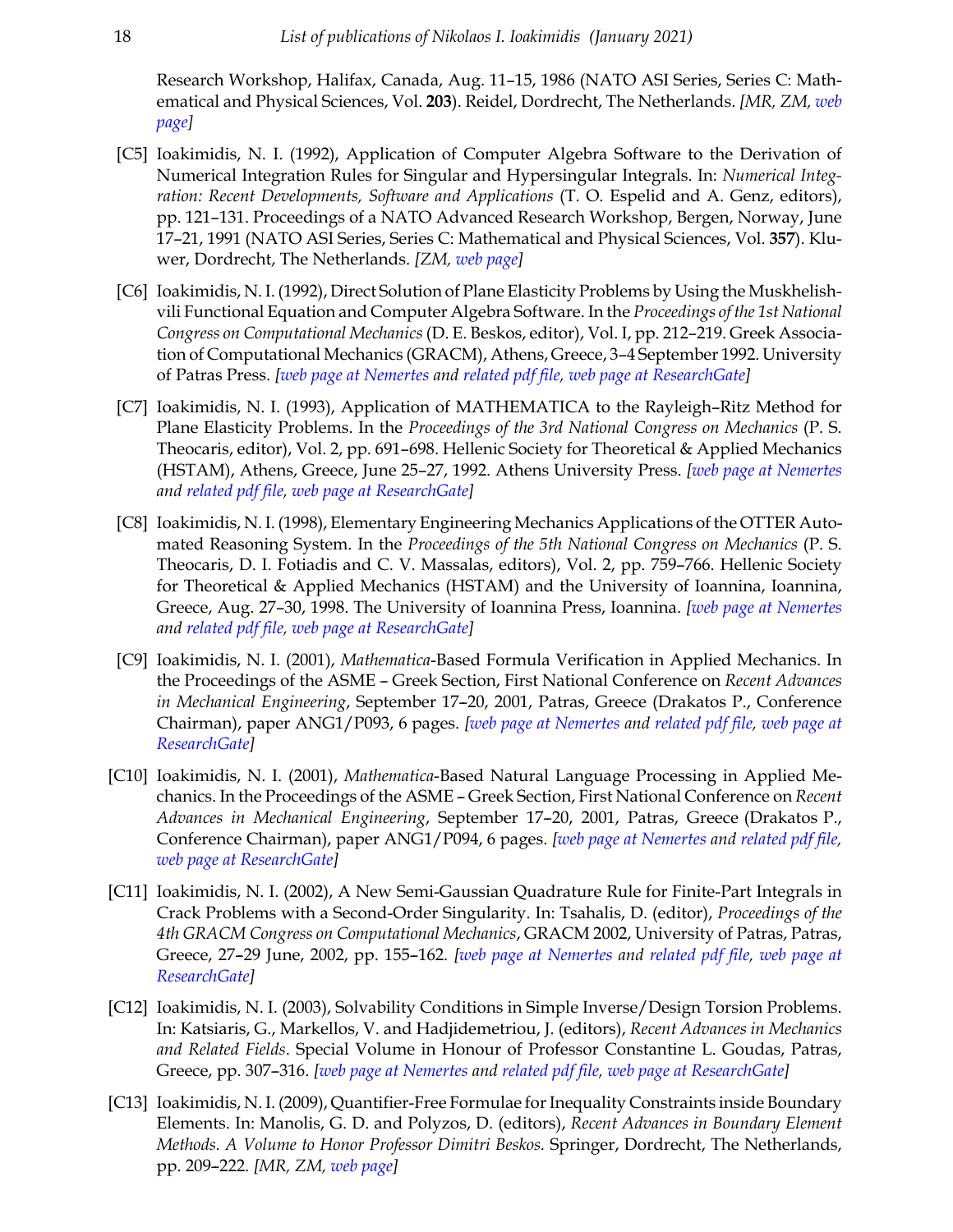## **D. PUBLICATIONS IN VOLUMES OF A SYMPOSIUM–SEMINAR**

- [D1] Ioakimidis, N. I. (1980), Problems of Convergence of the Direct Methods of Numerical Solution of Singular Integral Equations with Cauchy-Type Kernels (in Greek). In: Bacopoulos, A. (editor), *Proceedings of the Symposium / 29-5-80 of Open Mathematical Problems*, pp. 19–31, National Technical University of Athens, Athens, Greece. *[[web page of the English version at](http://nemertes.lis.upatras.gr/jspui/handle/10889/10989?locale=en) [Nemertes](http://nemertes.lis.upatras.gr/jspui/handle/10889/10989?locale=en) and [related pdf file,](http://nemertes.lis.upatras.gr/jspui/bitstream/10889/10989/1/TR-1982-NTUA.pdf) [web page at ResearchGate\]](https://www.researchgate.net/publication/333043762)*
- [D2] Ioakimidis, N. I. (1981), Methods of Numerical Solution of Singular Integral Equations with Cauchy-Type Kernels (in Greek). In: Artemiadis, N. K. (editor), *Proceedings of the General Seminar of Mathematics*, Vol. **7**, Academic Year 1980–1981, pp. 41–68, Seminary of Mathematics, University of Patras, Patras, Greece. *[[web page of the English version at Nemertes](http://nemertes.lis.upatras.gr/jspui/handle/10889/11098/?locale=en) and [related pdf](http://nemertes.lis.upatras.gr/jspui/bitstream/10889/11098/1/TR-1983-GSM.pdf) [file](http://nemertes.lis.upatras.gr/jspui/bitstream/10889/11098/1/TR-1983-GSM.pdf), [web page at ResearchGate\]](https://www.researchgate.net/publication/333043925)*

# **E. TECHNICAL REPORTS**

- [E1] Ioakimidis, N. I. (1982), A modification of the generalized airfoil equation and the corresponding numerical methods. Technical Report No. TR-1982-GAE, 15 September 1982. Division of Applied Mathematics and Mechanics, Department of Engineering Sciences, School of Engineering, University of Patras, Patras, Greece, 12 pages. *[[web page at Nemertes](http://nemertes.lis.upatras.gr/jspui/handle/10889/11214/?locale=en) and [related pdf file](http://nemertes.lis.upatras.gr/jspui/bitstream/10889/11214/1/TR-1982-GAE.pdf), [web page at ResearchGate](https://doi.org/10.13140/RG.2.2.31353.93289)]*
- [E2] Ioakimidis, N. I. and Anastasselou, E. G. (1983), A new method for the computation of the zeros of analytic functions. Technical Report No. TR-1983-Y139, 30 October 1983. Division of Applied Mathematics and Mechanics, Department of Engineering Sciences, School of Engineering, University of Patras, Patras, Greece, 11 pages. *[[web page at Nemertes](http://nemertes.lis.upatras.gr/jspui/handle/10889/11213/?locale=en) and [related pdf file](http://nemertes.lis.upatras.gr/jspui/bitstream/10889/11213/1/TR-1983-Y139.pdf), [web page at ResearchGate](https://doi.org/10.13140/RG.2.2.24643.04643)]*
- [E3] Ioakimidis, N. I. (1984), A new quadrature method for locating the zeros of analytic functions with applications to engineering problems. Technical Report No. TR-1984-LEU, 23 July 1984. Division of Applied Mathematics and Mechanics, Department of Engineering Sciences, School of Engineering, University of Patras, Patras, Greece, 9 pages. Presented to the "International Congress on Computational and Applied Mathematics" held to celebrate the 10th anniversary of the *Journal of Computational and Applied Mathematics*, University of Leuven, Leuven, Belgium, July 24–27, 1984. Directors of the Congress: Broeckx, F., Goovaerts, M., Piessens, R. and Wuytack, L. *[\[web page at Nemertes](http://nemertes.lis.upatras.gr/jspui/handle/10889/10982/?locale=en) and [related pdf file](http://nemertes.lis.upatras.gr/jspui/bitstream/10889/10982/1/TR-1984-LEU.pdf), [web page at ResearchGate\]](https://www.researchgate.net/publication/333059278)*
- [E4] Ioakimidis, N. I. (1984), A new approach to the derivation of exact integral formulae for zeros of analytic functions. Technical Report No. TR-1984-Y154, 10 September 1984. Division of Applied Mathematics and Mechanics, Department of Engineering Sciences, School of Engineering, University of Patras, Patras, Greece, 5 pages. *[\[web page at Nemertes](http://nemertes.lis.upatras.gr/jspui/handle/10889/10924/?locale=en) and [related pdf](http://nemertes.lis.upatras.gr/jspui/bitstream/10889/10924/1/TR-1984-Y154.pdf) [file](http://nemertes.lis.upatras.gr/jspui/bitstream/10889/10924/1/TR-1984-Y154.pdf), [web page at ResearchGate\]](https://doi.org/10.13140/RG.2.2.15415.57765)*
- [E5] Ioakimidis, N. I. (1984), A real closed-form integral formula for roots of nonlinear equations. Technical Report No. TR-1984-Y149, 3 December 1984. Division of Applied Mathematics and Mechanics, Department of Engineering Sciences, School of Engineering, University of Patras, Patras, Greece, 5 pages. *[[web page at Nemertes](http://nemertes.lis.upatras.gr/jspui/handle/10889/11162/?locale=en) and [related pdf file,](http://nemertes.lis.upatras.gr/jspui/bitstream/10889/11162/1/TR-1984-Y149.pdf) [web page at ResearchGate\]](https://doi.org/10.13140/RG.2.2.25481.90728)*
- [E6] Ioakimidis, N. I. (1987), Application of complex path-independent integrals to locating circular holes and inclusions in classical plane elasticity. Technical Report No. TR-1987-Y172, 15 October 1987. Division of Applied Mathematics and Mechanics, Department of Engineering Sciences, School of Engineering, University of Patras, Patras, Greece, 7 pages. *[[web page](http://nemertes.lis.upatras.gr/jspui/handle/10889/11161/?locale=en) [at Nemertes](http://nemertes.lis.upatras.gr/jspui/handle/10889/11161/?locale=en) and [related pdf file,](http://nemertes.lis.upatras.gr/jspui/bitstream/10889/11161/1/TR-1987-Y172.pdf) [web page at ResearchGate\]](https://doi.org/10.13140/RG.2.2.20448.74241)*
- [E7] Ioakimidis, N. I. (1988), Application of the method of caustics to the experimental determination of the Poisson ratio. Technical Report No. TR-1988-Y173, 2 September 1988. Division of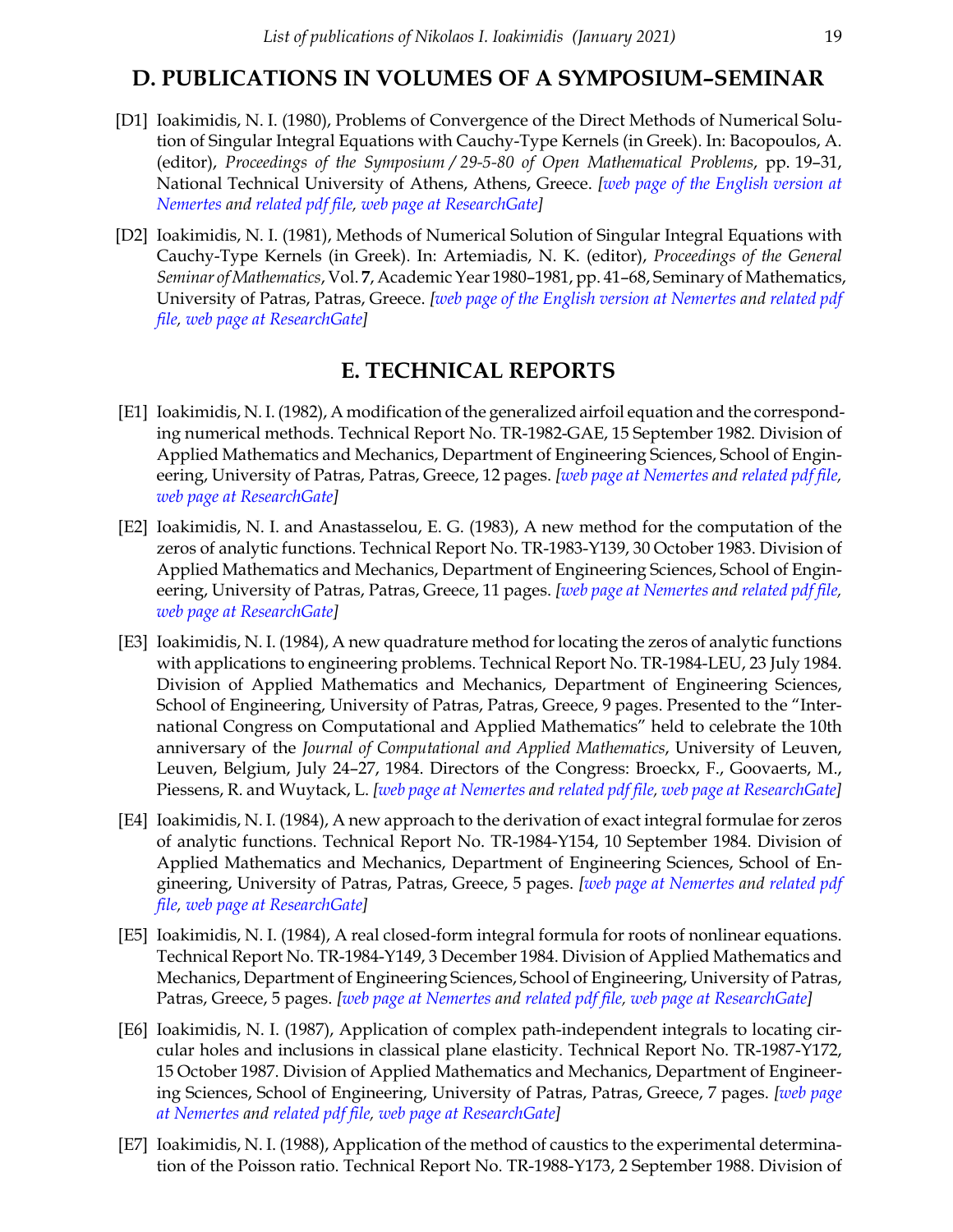Applied Mathematics and Mechanics, Department of Engineering Sciences, School of Engineering, University of Patras, Patras, Greece, 6 pages. *[[web page at Nemertes](http://nemertes.lis.upatras.gr/jspui/handle/10889/11158/?locale=en) and [related pdf file](http://nemertes.lis.upatras.gr/jspui/bitstream/10889/11158/1/TR-1988-Y173.pdf), [web page at ResearchGate](https://doi.org/10.13140/RG.2.2.13737.85606)]*

- [E8] Ioakimidis, N. I. (1989), Symbolic computations for the approximate solution of singular integral equations: application to a crack problem. Technical Report No. TR-1989-G16, 10 November 1989. Division of Applied Mathematics and Mechanics, Department of Engineering Sciences, School of Engineering, University of Patras, Patras, Greece, 8 pages. *[[web](http://nemertes.lis.upatras.gr/jspui/handle/10889/10983/?locale=en) [page at Nemertes](http://nemertes.lis.upatras.gr/jspui/handle/10889/10983/?locale=en) and [related pdf file,](http://nemertes.lis.upatras.gr/jspui/bitstream/10889/10983/1/TR-1989-G16.pdf) [web page at ResearchGate\]](https://doi.org/10.13140/RG.2.2.16464.15360)*
- [E9] Ioakimidis, N. I. and Anastasselou, E. G. (1991), Formulae for the exponential, the hyperbolic and the trigonometric functions in terms of the logarithmic function. Technical Report No. TR-1991-Y144, 30 October 1991. Division of Applied Mathematics and Mechanics, Department of Engineering Sciences, School of Engineering, University of Patras, Patras, Greece, 6 pages. *[\[web page at Nemertes](http://nemertes.lis.upatras.gr/jspui/handle/10889/10842/?locale=en) and [related pdf file](http://nemertes.lis.upatras.gr/jspui/bitstream/10889/10842/1/TR-1991-Y144.pdf), [web page at ResearchGate](https://doi.org/10.13140/RG.2.2.11588.27527)]*
- [E10] Ioakimidis, N. I. (1994), Computerized proofs of geometric theorems: applications to mechanism problems. Technical Report No. TR-1994-L5, 15 March 1994. Division of Applied Mathematics and Mechanics, Department of Engineering Sciences, School of Engineering, University of Patras, Patras, Greece, 12 pages. *[[web page at Nemertes](http://nemertes.lis.upatras.gr/jspui/handle/10889/10915/?locale=en) and [related pdf file,](http://nemertes.lis.upatras.gr/jspui/bitstream/10889/10915/1/TR-1994-L5.pdf) [web page at](https://doi.org/10.13140/RG.2.2.22493.46565) [ResearchGate](https://doi.org/10.13140/RG.2.2.22493.46565)]*
- [E11] Ioakimidis, N. I. (1994), A quadrature method for the numerical solution of two real nonlinear equations in two unknowns. Technical Report No. TR-1994-Y160, 24 March 1994. Division of Applied Mathematics and Mechanics, Department of Engineering Sciences, School of Engineering, University of Patras, Patras, Greece, 7 pages. *[\[web page at Nemertes](http://nemertes.lis.upatras.gr/jspui/handle/10889/10844/?locale=en) and [related pdf](http://nemertes.lis.upatras.gr/jspui/bitstream/10889/10844/1/TR-1994-Y160.pdf) [file](http://nemertes.lis.upatras.gr/jspui/bitstream/10889/10844/1/TR-1994-Y160.pdf), [web page at ResearchGate\]](https://doi.org/10.13140/RG.2.2.14524.28802)*
- [E12] Ioakimidis, N. I. (1999), Detection of loading/geometrical singularities in isotropic elastic media with the use of Gröbner bases. Technical Report No. TR-1999-L2, 30 April 1999. Division of Applied Mathematics and Mechanics, Department of Engineering Sciences, School of Engineering, University of Patras, Patras, Greece, 19 pages. *[[web page at Nemertes](http://nemertes.lis.upatras.gr/jspui/handle/10889/10843/?locale=en) and [related](http://nemertes.lis.upatras.gr/jspui/bitstream/10889/10843/1/TR-1999-L2.pdf) [pdf file,](http://nemertes.lis.upatras.gr/jspui/bitstream/10889/10843/1/TR-1999-L2.pdf) [web page at ResearchGate\]](https://doi.org/10.13140/RG.2.2.17879.73121)*
- [E13] Ioakimidis, N. I. (1999), Numerical verification of equations in applied mechanics: comments on the inexpensive alternative to computer algebra. Technical Report No. TR-1999-M1, 5 May 1999. Division of Applied Mathematics and Mechanics, Department of Engineering Sciences, School of Engineering, University of Patras, Patras, Greece, 15 pages. *[[web page at Nemertes](http://nemertes.lis.upatras.gr/jspui/handle/10889/10980/?locale=en) and [related pdf file](http://nemertes.lis.upatras.gr/jspui/bitstream/10889/10980/1/TR-1999-M1.pdf), [web page at ResearchGate](https://doi.org/10.13140/RG.2.2.28784.92169)]*
- [E14] Ioakimidis, N. I. (2001), Elementary theorem-proving applications of the OTTER automated deduction system in structural mechanics. Technical Report No. TR-2001-O7, 20 March 2001. Division of Applied Mathematics and Mechanics, Department of Engineering Sciences, School of Engineering, University of Patras, Patras, Greece, 22 pages. *[[web page at Nemertes](http://nemertes.lis.upatras.gr/jspui/handle/10889/10917/?locale=en) and [related pdf file](http://nemertes.lis.upatras.gr/jspui/bitstream/10889/10917/1/TR-2001-O7.pdf), [web page at ResearchGate](https://doi.org/10.13140/RG.2.2.18718.59205)]*
- [E15] Ioakimidis, N. I. (2018), Redlog-based derivation of feasibility conditions for singular integral equations of crack problems under parametric inequality constraints. Technical Report No. TR-2018-O5, 30 April 2018. Division of Applied Mathematics and Mechanics, Department of Engineering Sciences, School of Engineering, University of Patras, Patras, Greece, 14 pages. *[\[web page at Nemertes](http://nemertes.lis.upatras.gr/jspui/handle/10889/11217/?locale=en) and [related pdf file](http://nemertes.lis.upatras.gr/jspui/bitstream/10889/11217/1/TR-2018-O5.pdf), [web page at ResearchGate](https://doi.org/10.13140/RG.2.2.15677.72164)]*
- [E16] Ioakimidis, N. I. (2018), Application of quantifier elimination to inverse free vibration problems for inhomogeneous beams and bars. Technical Report No. TR-2018-Q1, 14 June 2018. Division of Applied Mathematics and Mechanics, Department of Engineering Sciences, School of Engineering, University of Patras, Patras, Greece, 22 pages. *[\[web page at Nemertes](https://nemertes.lis.upatras.gr/jspui/handle/10889/11410/?locale=en) and [related](https://nemertes.lis.upatras.gr/jspui/bitstream/10889/11410/1/TR-2018-Q1.pdf) [pdf file,](https://nemertes.lis.upatras.gr/jspui/bitstream/10889/11410/1/TR-2018-Q1.pdf) [web page at ResearchGate\]](https://doi.org/10.13140/RG.2.2.35810.38080)*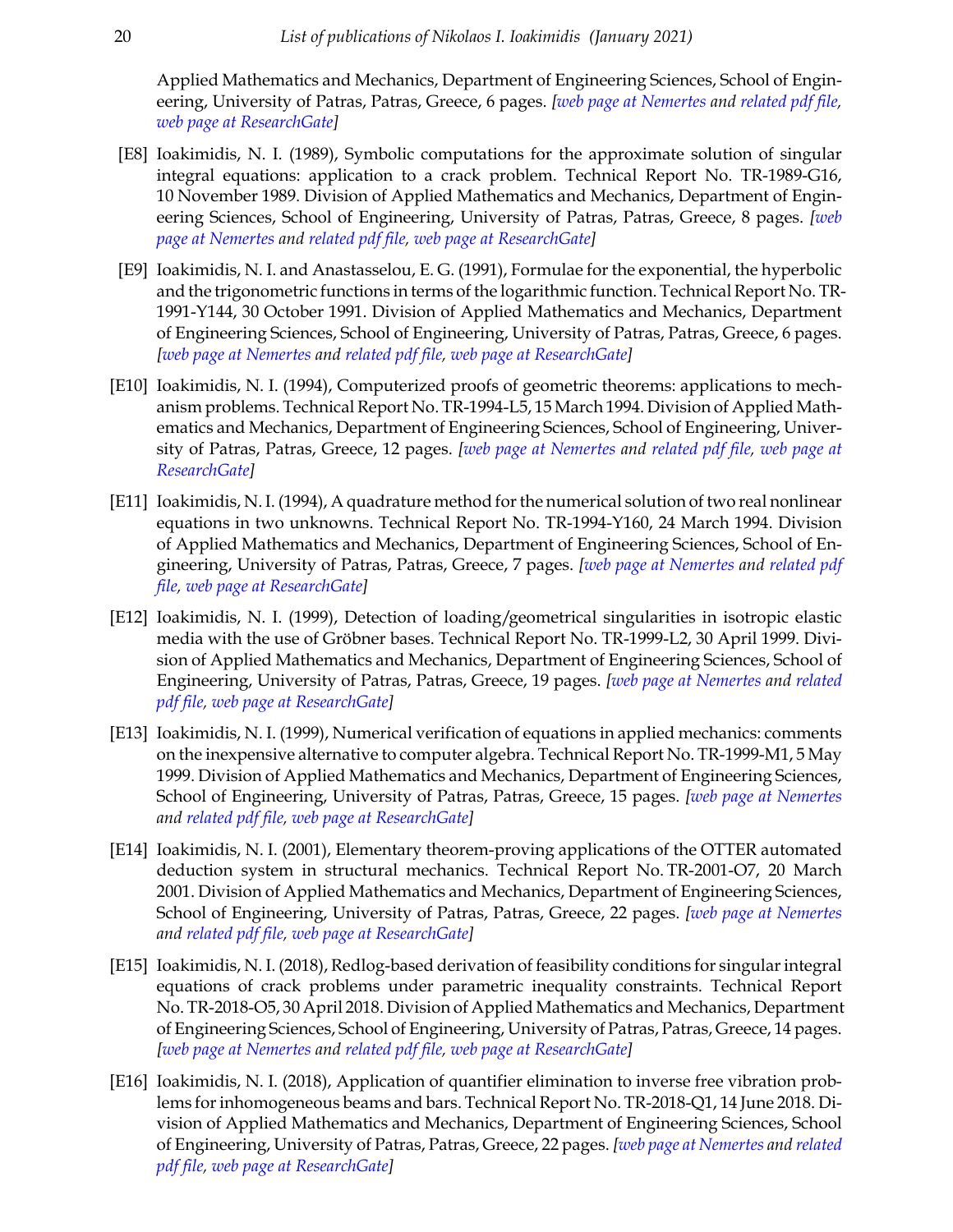- [E17] Ioakimidis, N. I. (2018), Derivation of feasibility conditions in classical vibration problems by using the method of quantifier elimination. Technical Report No. TR-2018-Q2, August 11, 2018. Division of Applied Mathematics and Mechanics, Department of Engineering Sciences, School of Engineering, University of Patras, Patras, Greece, 16 pages. *[[web page at Nemertes](https://nemertes.lis.upatras.gr/jspui/handle/10889/11505/?locale=en) and [related pdf file](https://nemertes.lis.upatras.gr/jspui/bitstream/10889/11505/1/TR-2018-Q2.pdf), [web page at ResearchGate](https://doi.org/10.13140/RG.2.2.31616.07688)]*
- [E18] Ioakimidis, N. I. (2018), Computation of ranges of functions in problems of applied mechanics with the computational method of quantifier elimination. Technical Report No. TR-2018-Q3, September 30, 2018. Division of Applied Mathematics and Mechanics, Department of Engineering Sciences, School of Engineering, University of Patras, Patras, Greece, 24 pages. *[[web](https://nemertes.lis.upatras.gr/jspui/handle/10889/11605/?locale=en) [page at Nemertes](https://nemertes.lis.upatras.gr/jspui/handle/10889/11605/?locale=en) and [related pdf file,](https://nemertes.lis.upatras.gr/jspui/bitstream/10889/11605/1/TR-2018-Q3.pdf) [web page at ResearchGate\]](https://doi.org/10.13140/RG.2.2.13161.13929)*
- [E19] Ioakimidis, N. I. (2018), Stress concentration factors: determination of ranges of values by the method of quantifier elimination. Technical Report No. TR-2018-Q4, November 12, 2018. Division of Applied Mathematics and Mechanics, Department of Engineering Sciences, School of Engineering, University of Patras, Patras, Greece, 22 pages. *[\[web page at Nemertes](https://nemertes.lis.upatras.gr/jspui/handle/10889/11736/?locale=en) and [related](https://nemertes.lis.upatras.gr/jspui/bitstream/10889/11736/1/TR-2018-Q4.pdf) [pdf file,](https://nemertes.lis.upatras.gr/jspui/bitstream/10889/11736/1/TR-2018-Q4.pdf) [web page at ResearchGate\]](https://doi.org/10.13140/RG.2.2.19872.02566)*
- [E20] Ioakimidis, N. I. (2019), Interval computations in the formulae for the stress intensity factors at crack tips using the method of quantifier elimination. Technical Report No. TR-2019-Q5, March 30, 2019. Division of Applied Mathematics and Mechanics, Department of Engineering Sciences, School of Engineering, University of Patras, Patras, Greece, 20 pages. *[\[web page](https://nemertes.lis.upatras.gr/jspui/handle/10889/12153/?locale=en) [at Nemertes](https://nemertes.lis.upatras.gr/jspui/handle/10889/12153/?locale=en) and [related pdf file,](https://nemertes.lis.upatras.gr/jspui/bitstream/10889/12153/1/TR-2019-Q5.pdf) [web page at ResearchGate\]](https://doi.org/10.13140/RG.2.2.33293.79848)*
- [E21] Ioakimidis, N. I. (2019), Sharp enclosures of the real roots of the classical parametric quadratic equation with one interval coefficient by the method of quantifier elimination. Technical Report No. TR-2019-Q6, April 19, 2019. Division of Applied Mathematics and Mechanics, Department of Engineering Sciences, School of Engineering, University of Patras, Patras, Greece, 30 pages. *[[web page at Nemertes](https://nemertes.lis.upatras.gr/jspui/handle/10889/12159/?locale=en) and [related pdf file,](https://nemertes.lis.upatras.gr/jspui/bitstream/10889/12159/1/TR-2019-Q6.pdf) [web page at ResearchGate\]](https://doi.org/10.13140/RG.2.2.16516.58248)*
- [E22] Ioakimidis, N. I. (2019), Sharp bounds based on quantifier elimination in truss and other applied mechanics problems with uncertain, interval forces/loads and other parameters. Technical Report No. TR-2019-Q7, August 16, 2019. Division of Applied Mathematics and Mechanics, Department of Engineering Sciences, School of Engineering, University of Patras, Patras, Greece, 45 pages. *[\[web page at Nemertes](https://nemertes.lis.upatras.gr/jspui/handle/10889/12497/?locale=en) and [related pdf file](https://nemertes.lis.upatras.gr/jspui/bitstream/10889/12497/1/TR-2019-Q7.pdf), [web page at ResearchGate](https://doi.org/10.13140/RG.2.2.22662.52803)]*
- [E23] Ioakimidis, N. I. (2019), Symbolic intervals for the unknown quantities in simple applied mechanics problems with the computational method of quantifier elimination. Technical Report No. TR-2019-Q8, September 16 , 2019. Division of Applied Mathematics and Mechanics, Department of Engineering Sciences, School of Engineering, University of Patras, Patras, Greece, 26 pages. *[\[web page at Nemertes](https://nemertes.lis.upatras.gr/jspui/handle/10889/12745/?locale=en) and [related pdf file](https://nemertes.lis.upatras.gr/jspui/bitstream/10889/12745/1/TR-2019-Q8.pdf), [web page at ResearchGate](https://doi.org/10.13140/RG.2.2.26311.24485)]*
- [E24] Ioakimidis, N. I. (2019), Interval computations in various direct and inverse applied mechanics problems related to quantifiers by using the method of quantifier elimination. Technical Report No. TR-2019-Q9, November 14, 2019. Division of Applied Mathematics and Mechanics, Department of Engineering Sciences, School of Engineering, University of Patras, Patras, Greece, 34 pages. *[\[web page at Nemertes](https://nemertes.lis.upatras.gr/jspui/handle/10889/13204/?locale=en) and [related pdf file](https://nemertes.lis.upatras.gr/jspui/bitstream/10889/13204/1/TR-2019-Q9.pdf), [web page at ResearchGate](https://doi.org/10.13140/RG.2.2.13976.14087)]*
- [E25] Ioakimidis, N. I. (2019), Intervals for the resultants of interval forces with existentially and/or universally quantified formulae with the help of the method of quantifier elimination. Technical Report No. TR-2019-Q10, December 27, 2019. Division of Applied Mathematics and Mechanics, Department of Engineering Sciences, School of Engineering, University of Patras, Patras, Greece, 35 pages. *[\[web page at Nemertes](https://nemertes.lis.upatras.gr/jspui/handle/10889/13205/?locale=en) and [related pdf file](https://nemertes.lis.upatras.gr/jspui/bitstream/10889/13205/1/TR-2019-Q10.pdf), [web page at ResearchGate](https://doi.org/10.13140/RG.2.2.11338.93125)]*
- [E26] Ioakimidis, N. I. (2020), Determination of intervals in systems of parametric interval linear equilibrium equations in applied mechanics with the method of quantifier elimination. Technical Report No. TR-2020-Q11, February 16, 2020, Division of Applied Mathematics and